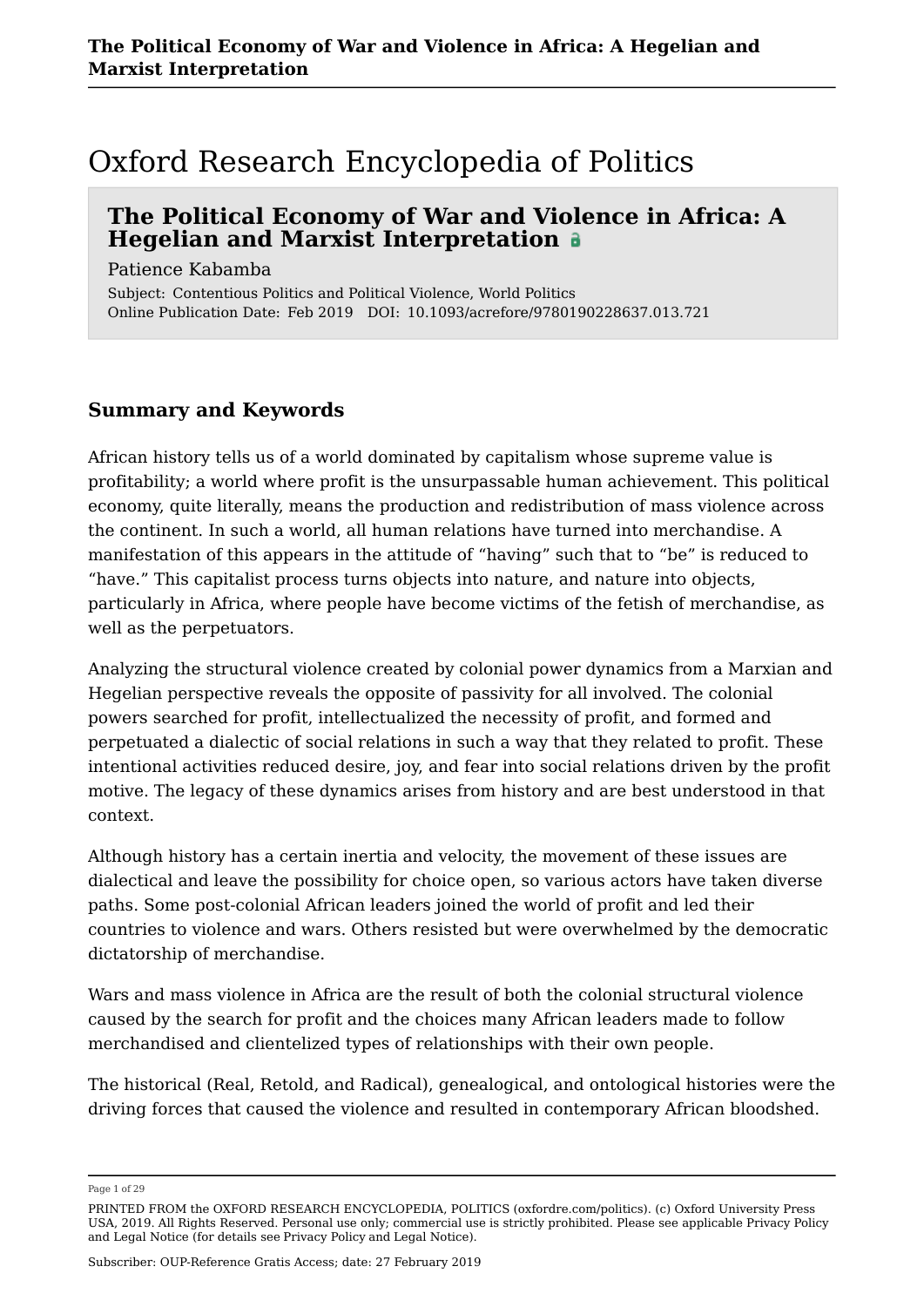Keywords: violence, wars, Africa, political economy, historical dialectics, Marx, Hegel, fetishism of merchandise, African politics

# **Introduction**

Let us first define our method of dealing with the issue of political economy of violence in Africa. Methodology in Greek means *meta hodos*, literally translated as "before the road." Before engaging in clarification we need to understand what a political economic analysis implies and how Africans, as humans, have dealt with the issue of mass violence.

*The Oxford Handbook of Political Economy* (2006) "defines a political economic analysis as the methodology of economics applied to the analysis of political behavior and institutions. It provides the necessary contextual understanding and helps us understand the number and the quality of stakeholders in a specific situation" (p. 3). The political economic analysis in this case would be applied to the study of violence, its distribution, and its extent in the African continent.

Paul Collier concluded that the presence of "lootable resources"—primary commodity exports that are easily portable (Collier, 2000, p. 97), whose origin could easily be concealed and easily processed—is the leading cause of war and violence in Africa. Coffee, timber, gold, diamonds, and the columbo-tantalite (coltan) and other agricultural products are the key commodities used by belligerents in the Congo for personal enrichment and funding the war. Collier also noticed that the presence of unemployed youth in that context could only lead to violence, and after important long-term quantitative research, Collier concluded that violence is caused either by greed or by grievance.

Paul Collier's distinction between greed and grievance offers a useful theoretical debate to assess the situation. He remarks, "At one extreme rebellions might arise because the rebels aspire to wealth through capturing resources extralegally. At the other extreme they might arise because rebels aspire to rid the nation, or the group of people with which they identify, of an unjust regime" (Collier, 2000, pp. 91-92).

But Collier believes that despite the rebels' own claims, it is not easy to determine precisely whether greed or grievance is the rebellion's driving force. "Even where the rationale is essentially greed, the actual rhetoric may entirely be dominated by grievance" (Collier, 2000, p. 101). It is so because the rebels need effective propaganda to muster outside support and strengthen their movement internally.

Narratives of grievance play much better with a community than narratives of greed, and by playing upon a sense of grievance, the rebel organization may therefore be able to add more recruits cheaply (Collier, 2000, p. 99).

Collier's analysis seems to turn around a rigid distinction between two concepts, greed and grievance, which are dialectically intertwined. There is a degree of complexity lost in

Page 2 of 29

PRINTED FROM the OXFORD RESEARCH ENCYCLOPEDIA, POLITICS (oxfordre.com/politics). (c) Oxford University Press USA, 2019. All Rights Reserved. Personal use only; commercial use is strictly prohibited. Please see applicable Privacy Policy and Legal Notice (for details see Privacy Policy and Legal Notice).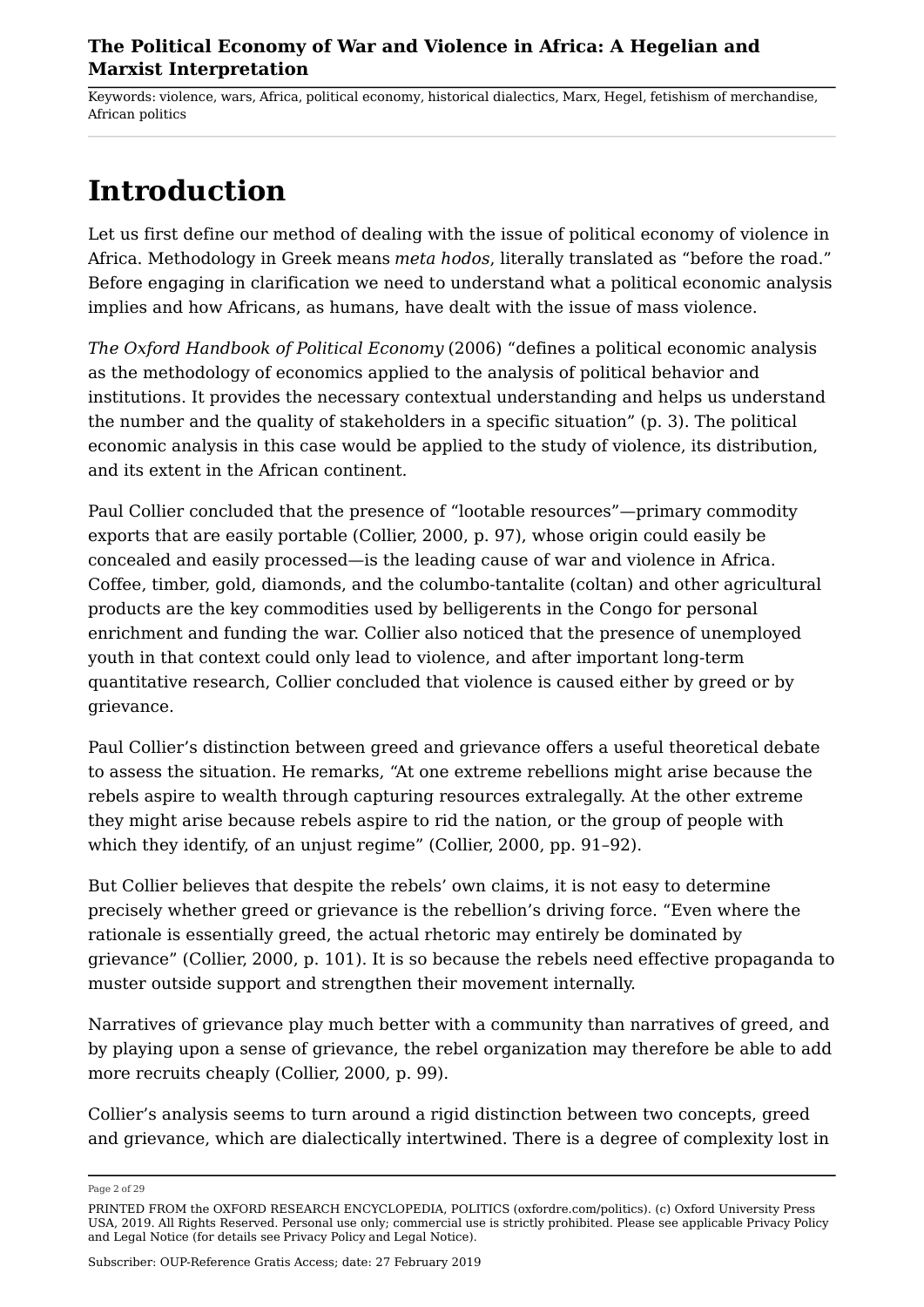Collier's theory of civil war. The latter is far from being a simple phenomenon. There is rather an ambiguous mingling between greed and grievance in the motivation for violence. The two are generally combined in individuals' mobilization and decisionmaking. Greed and grievance can coexist in the origin of conflict, and they are dialectically related to one another.

Collier's theory begs the question, "Does greed or grievance play a significant role in the origin of conflict?" In the case of the Congo, for example, greed could be the main motivation of violence, but it does not make the grievance narrative irrelevant.

William Reno (2003) notes that gold, diamonds, and agricultural goods had been smuggled from the Congo long before war began in 1996. In fact, the head of the government of the Congo, Laurent Kabila, had long traded in smuggled goods while an insurgent leader. His export firm, Comiex, survived his transition from insurgent to head of state and now operates with "official" sanction in association with the country's army. Nonetheless, facing its own insurgent threat since 1998, the Congo's regime realized an internal revenue of only \$360 to \$480 million for 1999, a decrease by half from figures a year earlier. Insurgents occupying the eastern portion of the country appeared to have captured much of this missing revenue (Reno, 2003, p. 6).

The dictatorship of Laurent Kabila transformed the world's most attractive minerals market into a buccaneer industry enriching Kabila himself and his family networks at the expense of the Congolese people.

Dealing with the political economy of war and insurgency in West Africa, Christopher Clapham (1998) argues that "insurgencies directed against indigenous African governments grew initially out of failures in the decolonization settlements, which subjected a number of peoples and territories to states widely regarded as alien and illegitimate" (p. 3). Clapham also points to the outside drivers of the relationships between insurgency and international economy. "Insurgents, like governments, depend on extracting resources from external trade, a process which in some cases serves to sustain the struggle, and in others provides the main raison d'etre for the insurgency itself. . . . Political power in Africa from earlier times has derived in large part from control over long-distance trade, and in insurgent zones the struggle for control has entered a new phase. Insurgents seek to cut off government from exportable commodities, overwhelmingly derived from the rural areas, which these have used to sustain their urban lifestyles and supporters" (p. 16).

David Keen (1998) explicitly talks about "the economic functions of violence in civil wars." Keen (1998) views wars and violence in a Clausewitzian way—war as the continuation of economics by other means. He wants us to see war not simply as a breakdown in a particular system but as a way of creating an alternative system of profit, power, and even protection:

Page 3 of 29

PRINTED FROM the OXFORD RESEARCH ENCYCLOPEDIA, POLITICS (oxfordre.com/politics). (c) Oxford University Press USA, 2019. All Rights Reserved. Personal use only; commercial use is strictly prohibited. Please see applicable Privacy Policy and Legal Notice (for details see Privacy Policy and Legal Notice).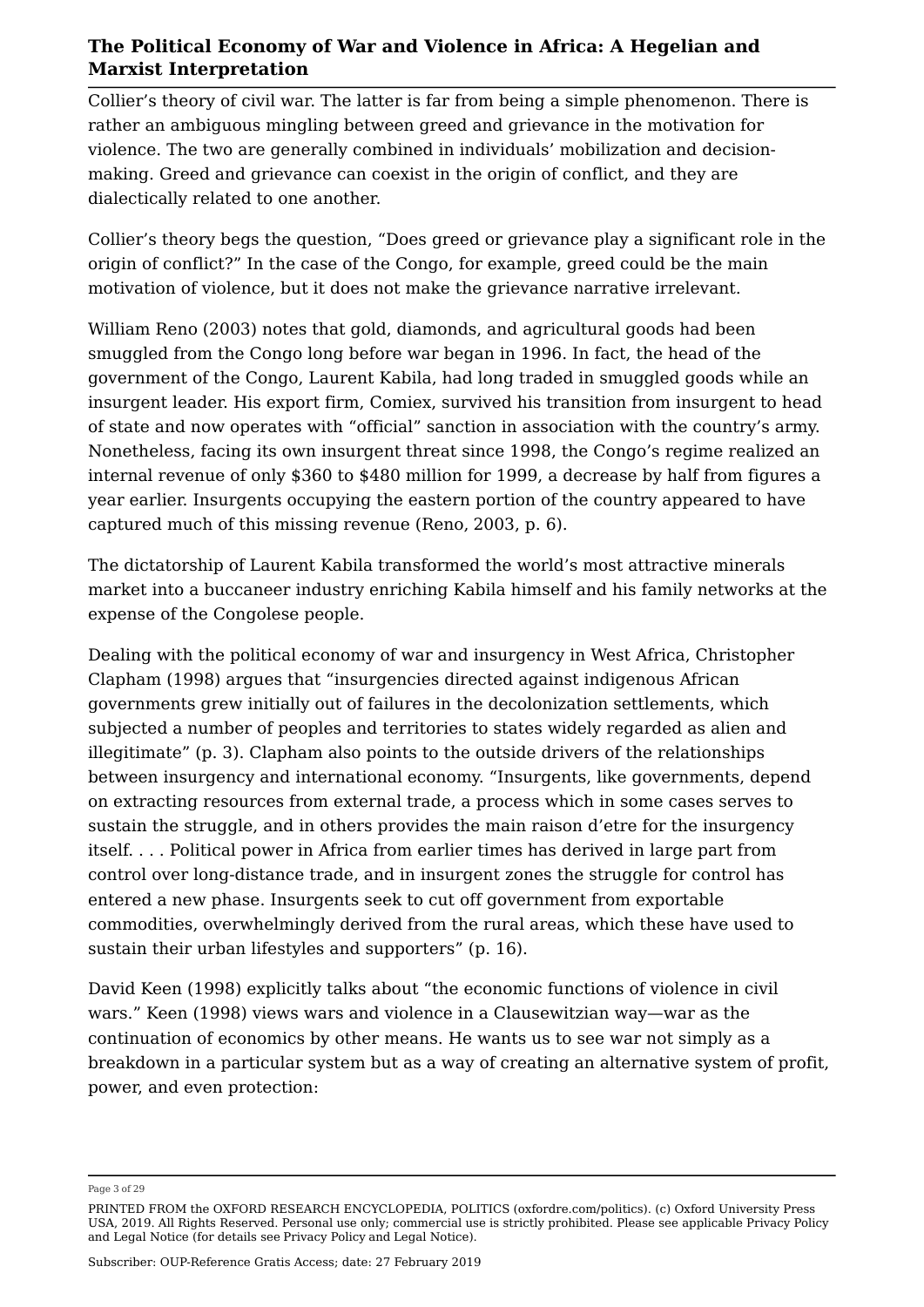To understand violence in civil wars, we need to understand the economics underpinning it. Conflict can create war economies, often in regions controlled by rebels or warlords and linked to international trading networks; members of armed gangs can benefit from looting; and regimes can use violence to deflect opposition, reward supporters or maintain their access to resources. Under these circumstances, ending civil wars become difficult. Winning may not be desirable: the point of war may be precisely the legitimacy which it confers on actions that in peacetime would be punishable as crime. (p. 11)

According to Keen (1998), generally civil wars that appear to have begun with political aims have mutated into conflicts in which short-term economic benefits are paramount. Thus, portraying civil wars as simply revolutionary struggles between opposing sides obscures the emerging political economy from which the combatants can benefit (p. 12).

Mark Duffield (2001) goes as far as to include wars and their effects as part of a development discourse. As Duffield points out, "the approach adopted here is to regard war as a given: an ever-present axis around which opposing societies and complexes continually measure themselves and reorder social, economic, scientific and political life. Not only is war an axis of social reordering, historically it has been a powerful mechanism for the globalization of economic, political and scientific relations" (p. 13). Strategic complexes and the new wars are both based on increasingly privatized networks of state– non-state actors working beyond the conventional competence of territorially defined governments.

Duffield gives the example of conflicts and wars in West and Southern Africa funded by the use of the illicit alluvial diamond. He concluded that wars are no longer "a Clausewitzian affair of state, it is a problem of underdevelopment and political breakdown, and as such, it requires developments as well as security professionals to conjoin and work together in new ways" (p. 14). For Duffield, the causes of wars in Africa are, among other things, experiences of extremely uneven and inequitable economic development, in addition to the lack of effective political, legal, and administrative institutions able to manage social tensions, "where human rights violations are widespread and where there is easy access to arms" (p. 116).

According to Thomas Cox's (1976) civil–military relations in Sierra Leone, quoting Samuel Huntington (1965), there is increased instability when the rates of political mobilization and participation far exceed the rates of organizational institutionalization. And, Cox (1976) goes on to imply that, "as regards Africa per se, James O'Connell referred to the 'inevitability of instability,' noting all their pretensions of social progress and 'civilianizing burdens'" (p. 4). The colonial government was essentially autocratic and coercive and only managed to introduce "democracy" at a very late hour to legitimize the processes of decolonization. The net effect of the absence of an appropriate gestation for democracy was that "the successor authorities . . . were not only ill-schooled in the politics of representation, participation and conciliation, but, they were quick to resent the

Page 4 of 29

PRINTED FROM the OXFORD RESEARCH ENCYCLOPEDIA, POLITICS (oxfordre.com/politics). (c) Oxford University Press USA, 2019. All Rights Reserved. Personal use only; commercial use is strictly prohibited. Please see applicable Privacy Policy and Legal Notice (for details see Privacy Policy and Legal Notice).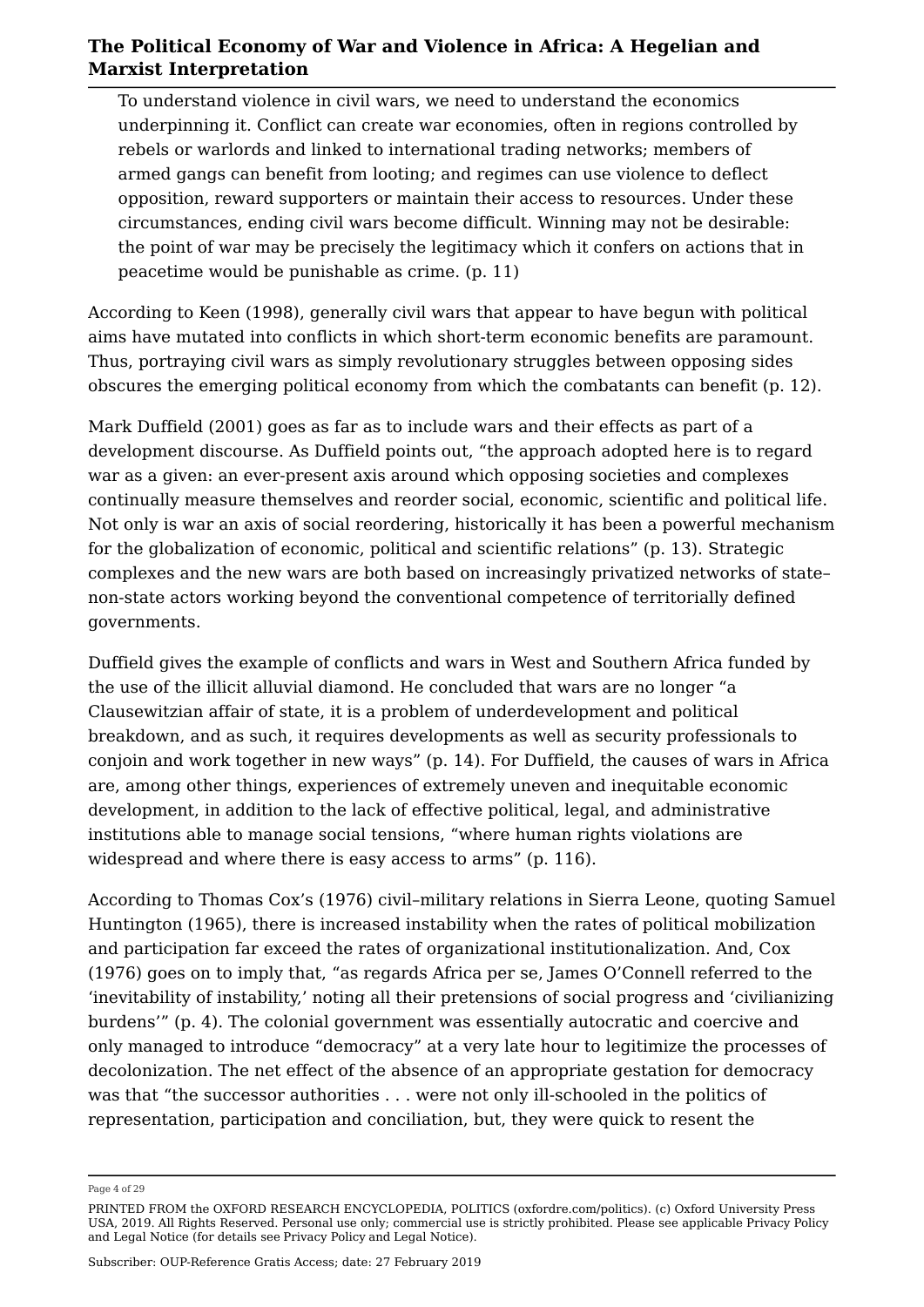imposition of constitutional and other restraints by the departing metropolitan state, which left them with apparently less power than the colonial officials had enjoyed" (p. 4).

Contemporary literature on the political economy of wars acknowledges the economic dimension of wars and violence in the continent, and some even recognized the authoritarian legacy of the colonial state, but authors rarely make the link to the general history of the world. This has the consequence of confusing that which generates violence with the result of violence. Many of the authors who write about the political economy of Africa have failed to link African history with the history of a world driven by the despotism of profit. They have taken the result for the cause, and the cause for the result. To understand what is presently happening in Africa, we must understand a universal history which shows that what we are observing today was happening in Neolithic times, which is chronologically far away but always present in the movement of historical contradictions. Contemporary wars and mass violence in Africa are a result of centuries of metamorphosis and advancement of historical dialectics. Today is the result of a long movement of contradictions.

Our method, therefore, should be historical, genealogical, and ontological at the same time. However, in his *Phenomenology of Spirit*, Hegel (2012) states that history is not what appears, the phenomenon, or simple dry facts of the events. It is the dialectic of historical forces that are hidden under the phenomenon. There are three "R's" of history:

**1.** The Real history, or a chronological series of events without an interpretation: this is the phenomenon of history left to itself, the facts.

**2.** The Retold history, where we pretend to recount the causes of events. This is a fetishized history of an event. Phenomenology counts as well as chronology. This is a narrow-scope approach of history that analyzes closely related events and their causes. Historians (and often history textbooks) often narrate with a certain speculative distance.

**3.** The Radical history relates the profound foundations that make it clear that what happened could not *not* have happened. It is a recognition of the underlying principles of a wide scope of events; a radical approach in which the dialectic of the profound foundations of human relations make manifest the movement of social forces and their effects (Hegel, 2012).

The most important is the third way of viewing history, which helps us to understand the matrix of the profound driving forces of history. The Hegelian *Phenomenology of Spirit* is the movement through which the consciousness of humanity manifests itself to human consciousness. This analysis would help us understand the dialectical movement of history which made it possible for Westerners to decide to subdue the rest of humanity to colonial processes beyond the justification of "civilizing missions."

Second, we will use a genealogical analysis. In *The Genealogy of Morals* (1887), Nietzsche initiated a method of research whose goal was to look for what is at the basis of Christian morality. As a method, genealogy looks for the origin of a situation. What is the historical process that led to the present situation? Applied to our analysis of the

Page 5 of 29

PRINTED FROM the OXFORD RESEARCH ENCYCLOPEDIA, POLITICS (oxfordre.com/politics). (c) Oxford University Press USA, 2019. All Rights Reserved. Personal use only; commercial use is strictly prohibited. Please see applicable Privacy Policy and Legal Notice (for details see Privacy Policy and Legal Notice).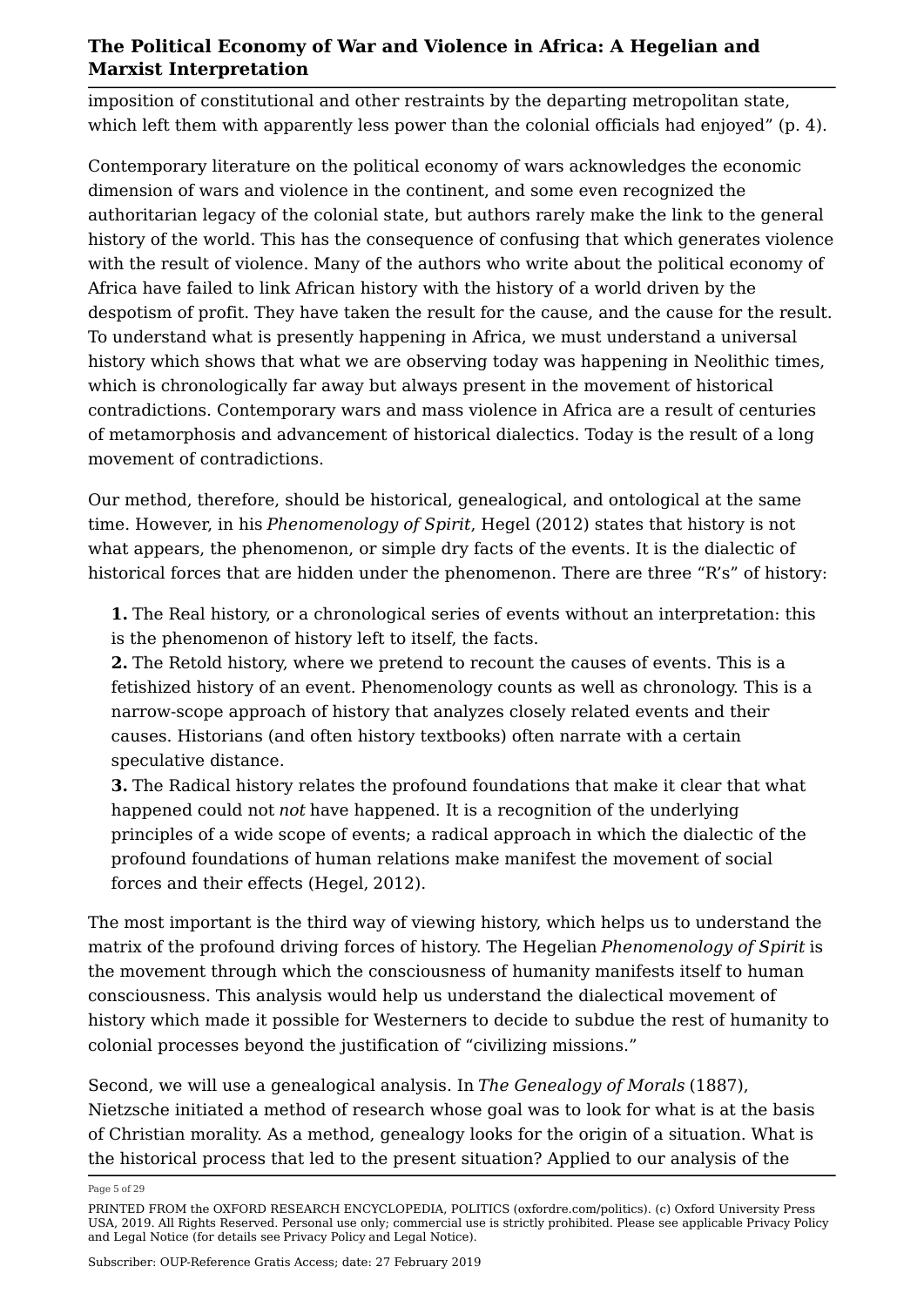world, genealogy helps us to grasp the original social, political, and economic forces that produce the situated context.

The final analysis will be ontological in the sense that from the phenomenon of violence witnessed, we will try to understand its true essence and the background conceptual dialectics which led to violence and wars in Africa.

So, what were the historical (Real, Retold, and Radical), genealogical, and ontological histories that were the driving forces that caused violence and resulted in contemporary African bloodshed?

# **Historical, Genealogical, and Ontological Analysis of Violence in Africa**

Generally, if they don't begin their analysis based on the fortuitous combinations of factors that left African states with porous and uncontrollable borders (Prunier, 2009; Reyntjens, 2012), authors who write about the wars in Africa sometimes go back to the failure of some colonial experience (Mamdani, 2001; Young, 1965). According to Nigerian sociologist Ade Ajayi, colonialism was only a short episode in the millennia of African history. However, V. Y. Mudimbe remarks that even though short, the colonial experience was so intense that contemporary Africans still see themselves as colonial subjects. In fact, colonialism made it inevitable that the "white man's" presence and afterward became the benchmark of Africa. Hence, we talk about pre-colonial, colonial, postcolonial, decolonization. . . . Colonialism had a strong impact on the continent. It is important to understand why and how colonialism contained the seeds of violence. To understand African colonial violence, it is important to understand what made the colonial process possible and even thinkable.

To critique the political economy of his time, Karl Marx proceeded through an historical, genealogical, and ontological analysis. His analysis started with the most important change that happened to humanity, the advent of the agrarian revolution. I will do the same.

### **Community of Beings (Hunter and Gatherers)**

Thousands of years ago human beings became homo sapiens (homo: human; sapiens: species; sapiens: race. This indicates that there is only one human race) until 800 BC, human beings lived in what Francis Cousin (2012) called the "community of being" (p. 82). The human being is generically the being of my conscious community. In other words, as soon as man emerges, the community of the "us" and the reality of the "me" appear as indissolubly unified in the same synthetic whole. Far from scrabbling endlessly and desperately for food, hunter–gatherers are among the best-fed people on earth and they managed this with only two or three hours of work per day—which makes them among the most leisured people on earth as well, according to Marshall Sahlins (1972).

Page 6 of 29

PRINTED FROM the OXFORD RESEARCH ENCYCLOPEDIA, POLITICS (oxfordre.com/politics). (c) Oxford University Press USA, 2019. All Rights Reserved. Personal use only; commercial use is strictly prohibited. Please see applicable Privacy Policy and Legal Notice (for details see Privacy Policy and Legal Notice).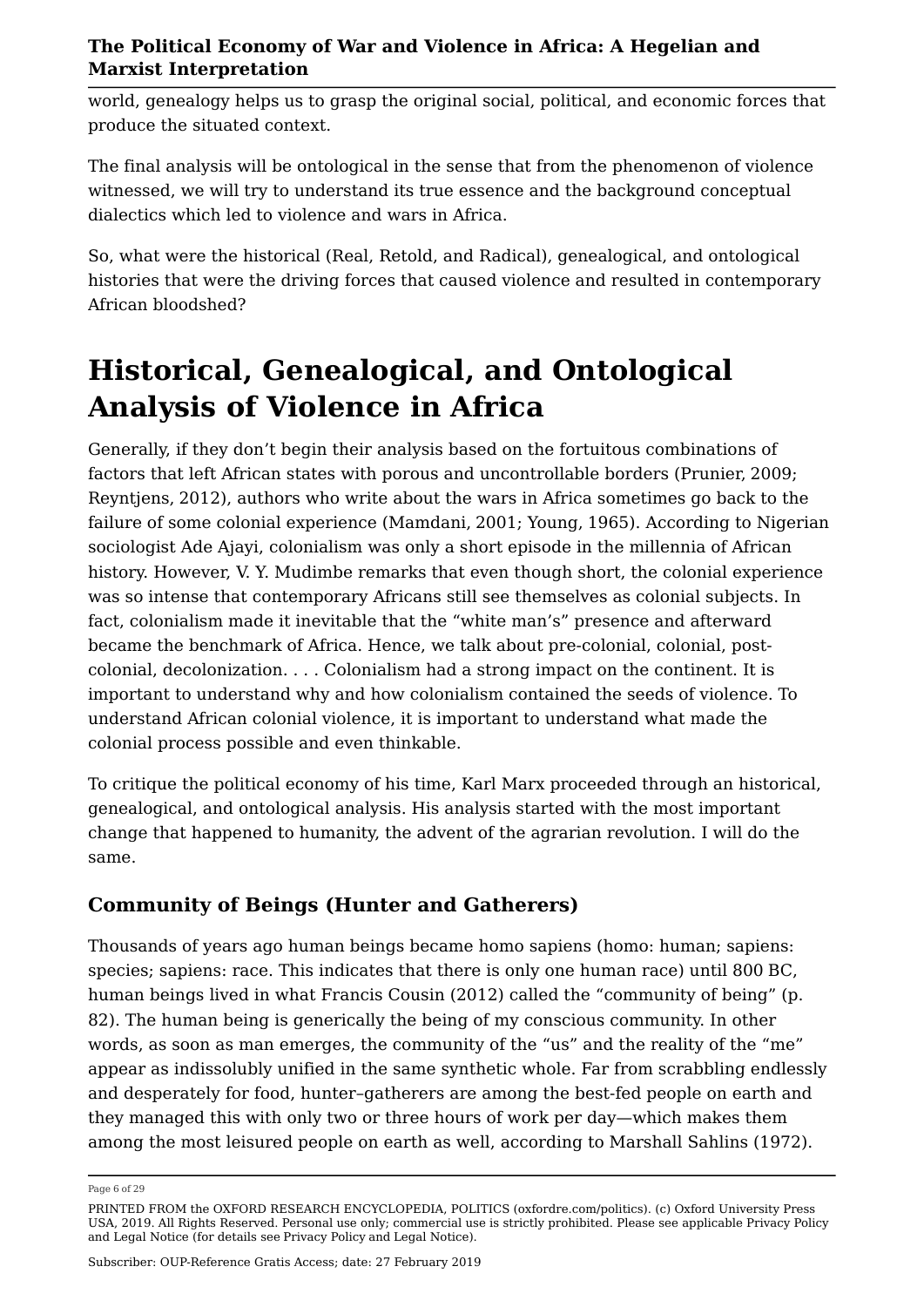Further, and more to the point of our economic analysis, "To accept that hunters are affluent is therefore to recognize that the present human condition of man slaving to bridge the gap between his unlimited wants and his insufficient means is a tragedy of modern times." This echoes Marx's sentiment, "In poor nations the people are generally comfortable, whereas in rich nations they are generally poor."

Marshall Sahlins (1972, 1972), who worked among Pacific Islanders, and Pierre Clastres (2000) studied the Guayaki of Paraguay, both of whom studied communities *in situ*, found these people still living in "the community of being." In the community of persons, there was no work, no appropriation, no money, no state, and no religion.

*Genos* is the Greek word meaning the original matrix where people lived in immanence of relationship, in the community of being. Communism in its purist form is a dynamic of social relations which are not mediated by money, power, or status. There was no work in the community of being because people produced for their needs. Work means providing more than what one needs. Work came during the agrarian revolution when people started producing more than they needed. In its original etymology, work comes from *tripalium*, which means torture. Work was born when people stopped producing for their humanity but in exchange for value.

There was no "economy" in the community of being. Economy may have started during the Neolithic revolution when people started producing more than they needed, although arguments could be made that economy began with the creation of tools—which were objects that could be traded or "sold," which would mean that economy predated homo sapiens. Whenever it began, surplus was exchanged. Houses were needed not only for shelter but to store the "stuff" that had been accumulated. Increased vigilance was necessary to keep others from stealing stuff—death became a quick way to accumulate value. The economy was born when human beings ceased to produce for human life but rather to solve problems or to create merchandise—items to be bought and sold. The Greek etymology *oikonomia*, meaning management of the household, equates to "economy."

Politics is the control and protection of the economic movement. The Indo-European origin of the word "politic" is *pili*, the watching tower. The politics were organized to protect the economy from outside invasion and inside disorder. The towers watched over the houses of accumulation. To physically carry a person's accumulation began to be too difficult. Monetary systems were instituted. Conversely, in the community of being there is no money. Money is not only the means of exchange we use to "buy" things we do not produce but a dynamic of historical alienation that escapes us. Money controls and possesses people, not the other way around.

Finally, in the community of being there was no religion. In fact, everything was divine, and everything was a symbol of divinity. Later, religion became the domestication of the divine in structures of alienation. There was no sacred or profane, but everything was

Page 7 of 29

PRINTED FROM the OXFORD RESEARCH ENCYCLOPEDIA, POLITICS (oxfordre.com/politics). (c) Oxford University Press USA, 2019. All Rights Reserved. Personal use only; commercial use is strictly prohibited. Please see applicable Privacy Policy and Legal Notice (for details see Privacy Policy and Legal Notice).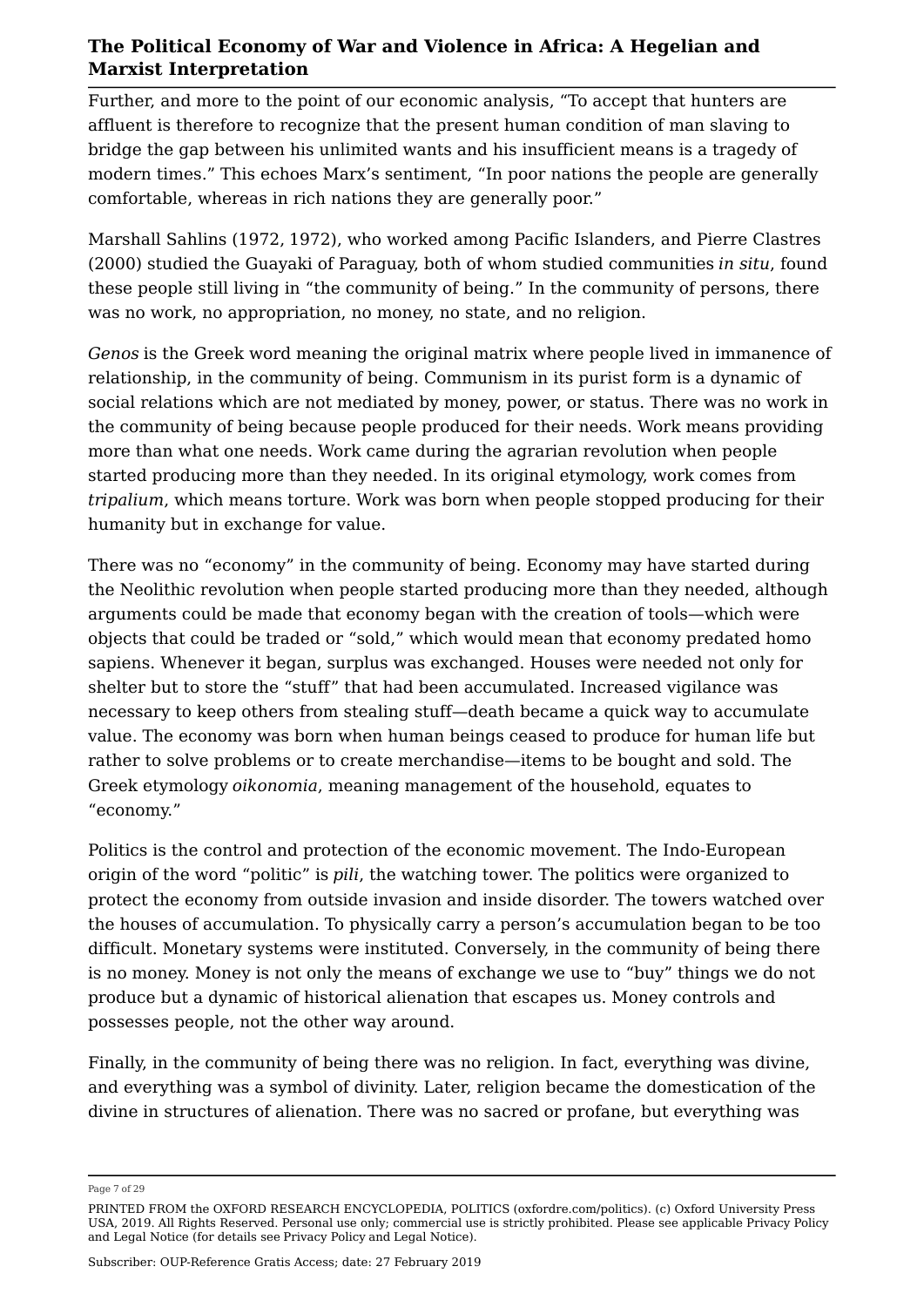divine: walking in the forest, killing an animal for food, kissing or dancing, everything that transpired was divine as Spinoza's *Deus Sive Natura* (God or Nature) tells us.

In the 20th century, there were still people who continued in a pre-economic form of life. Clastres (2000), Sahlins (1972, 2017), and Stevenson (1904) wrote about the Guayaki indians, stone age economics, and the Zuni indians, respectively. These authors have studied groups in the 20th century who lived in the community of being. Two movies, Kevin Costner's *Dances with Wolves* and James Cameron's *Avatar*, which, even though romanticized for the sake of Hollywood, also depict the life of people without economy, propriety, politics, or religion.<sup>1</sup>

### **The Society of Having**

The agrarian revolution marked the turning from the original *genos* to *demos* people in the economy of the merchandise. When people started producing more than they needed, they exchanged the excess with others. First, the exchange was between groups and then within groups. This marked the beginning of civilization (*civis* = discipline). The technology that was born during this time because of the excess of food allowed for specialization. Some pursued vocations of potters or weavers. As Francis Cousin (2012), following Hegel, puts it, during the first Paleolithic exchange, Wall Street was formed. The significant change was that people's products were no longer used to build lives in the community but were exchanged in the pursuit of profit. It was the first consequence of the capitalist mode of accumulation, the alienation of people who saw their product taken away from them.

The capitalist mode of production and its relentless race for profit have become the driving forces in the history of the world. They are also poison as Quinn (1992) puts it:

Man was at least free of those restraints, . . . the limitations of hunting-gathering life that had kept man in check for three million years. With agriculture, those limitations vanished, and man's rise was meteoritic. Settlements gave rise to division of labor, division of labor gave rise to technology. With the rise of technology came trade and commerce. With trade and commerce came mathematics and literature and science, and all rest, as they say, is history. . . . The problem is that man's conquest of the world has itself devastated the world. And in spite all of the mastery we've obtained, we don't have enough mastery to stop devastating the world – or to repair the devastation we've already wrought. We've poured our poisons into the world as though it were a bottomless pit—and we go on pouring our poisons into the world. We have gobbled up irreplaceable resources as though it could never run out—and we go on gobbling them up.

(Quinn, 1992, p. 80)

Indeed, the history of capitalism has not been homogeneous, but it has gone through different phases to reach the 21st century's total domination and its consequences in Africa. The agrarian revolution led to the urban revolution with the invention of the

Page 8 of 29

PRINTED FROM the OXFORD RESEARCH ENCYCLOPEDIA, POLITICS (oxfordre.com/politics). (c) Oxford University Press USA, 2019. All Rights Reserved. Personal use only; commercial use is strictly prohibited. Please see applicable Privacy Policy and Legal Notice (for details see Privacy Policy and Legal Notice).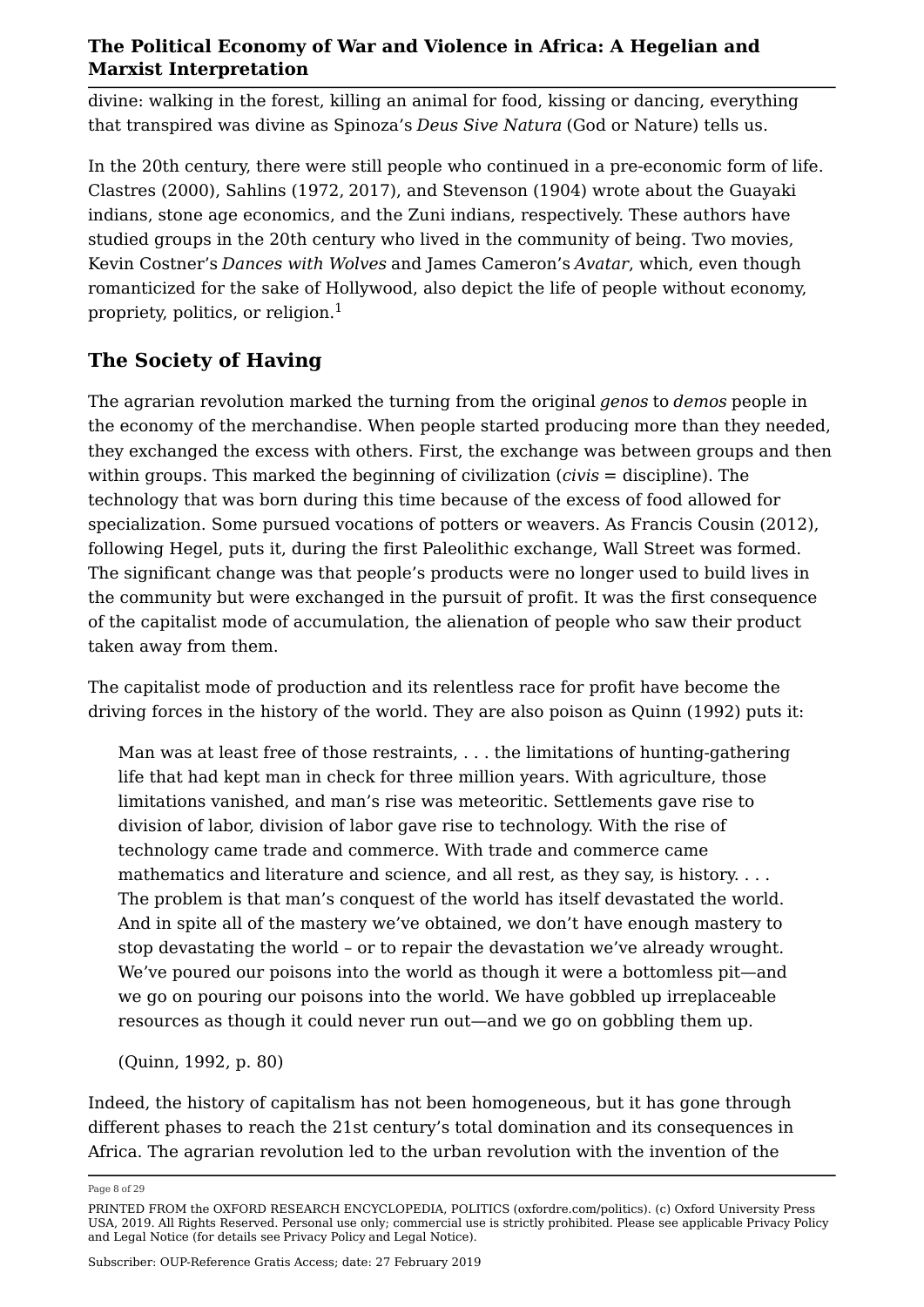means of transportation along rivers. Italian cities of the 13th century were indeed part of this urban evolution: Florence, Venice, Rome, and so on.

The process known as "primitive accumulation," the accumulation of the capital, was accelerated by violence. The dispossession of peasants from their lands by Henry VIII of England proceeded with what he called the "enclosures," the forced removal of peasants from their lands. The removal of Irish from their lands to be sent as slaves to the new world was part of the bloody process of primitive accumulation. This process would continue on the African continent. With the advent of World War I in 1914, capitalism became *mode de vie*. People had become steeped in a society that valued value, in which human life had less value than accumulation. The difference between the formal hegemony and real hegemony of capitalism is that in formal domination, capitalism still relies on the modes of accumulation which preceded it; and in total domination, capitalism has become so pervasive in society that it dominates all human life and turns objects into nature and nature (including human nature) into objects. The totality of human structure became mercantilized.

In formal domination, the excess was sent to new worlds including the colonies, and in total hegemony, the residue is destroyed by wars. The world today, including most of Africa, is completely dominated by capitalism. The world has become "thing-centric" rather than "human-centric." We don't ask if it is best for man to get a job but where he can get the best job. We don't wonder if a product will be good for people but only if it will generate profit, not counting the costs to humans or to the planet. We value knowledge of things that work better for things (generate more profit) instead of accumulating knowledge of things that work better for people, i.e., generate better lives —meaning more meaningful lives, or better quality of lives.

### **Colonialism in the Formal Domination of Capitalism**

Capitalism is a mode of production which carries with it its own seed of destruction—the rate of profit. At the core of the capitalistic system is the retention by the owners of the means of production of the value produced by labor. This portion of the unpaid value is the profit. It generates relations of production which are exploitative. The problem is that the profit tends to decrease, and the capitalistic effort is to show steady growth in the profit. The production of machines was used to help the profit to increase. The machine does not produce value; only human labor produces value. Machines are not creative; they are reproductive. They can reproduce creation at an incredible rate, but they cannot create a new product. The machine accelerates the production time for the value accumulated by the human labor. With the help of the machine production tends to be faster than consumption or distribution. It generally leads to "overproduction," characterized by excess products. This is the main problem of capitalism because it reduces the rate of profit which could be defined as the ratio of the value added by the sum of the machine input and human labor:  $RP = Vad/Mi + Hla$  where RP is the rate of

Page 9 of 29

PRINTED FROM the OXFORD RESEARCH ENCYCLOPEDIA, POLITICS (oxfordre.com/politics). (c) Oxford University Press USA, 2019. All Rights Reserved. Personal use only; commercial use is strictly prohibited. Please see applicable Privacy Policy and Legal Notice (for details see Privacy Policy and Legal Notice).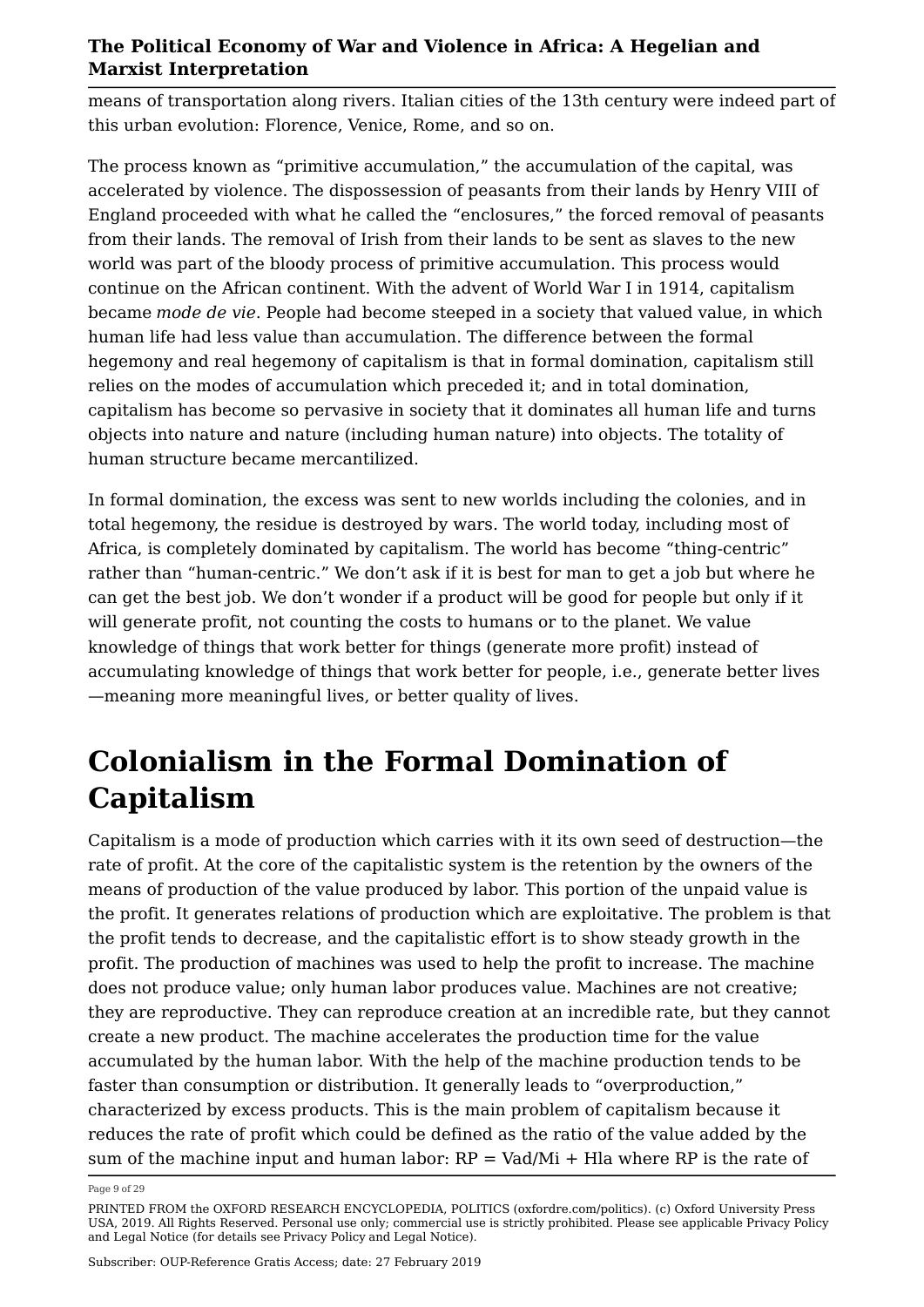profit, Vad is the value added, Mi is the machine input, and Hla is the human labor. See the following formula.

For the rate of production to show steady growth, two problems need to be solved: (1) overproduction and (2) human labor. When capitalism is confronted with the decrease of the rate of the profit, it could choose either to diminish the salary of the human labor or to solve the problem of excess production. When capitalists choose to reduce the salary of the workers it may provoke protests. In fact, movements of protest have accompanied capitalism all along its historical progress. Men and women have stood up to claim their rights radically as exemplified by the workers of Barcelona in 1937, the sailors of Kroonstad, or other social movements where people reclaimed their life and refused to give in to the destruction of their lives by capitalism.

Marx described the reserve army of laborers waiting to take the place of workers for half the salary. Marx also explained that capitalism engineers immigration for cheaper labor and to break up the virulence of the protests. The entry of women into the work force was also meant to respond to this decrease of the rate of profit. A Yankee would be replaced by three Chinese and a man by two women who would be paid less given their reduced physical resistance and the fact that they must stop working for reproduction function. This is not our topic here. We are interested in how capitalism solved the problem of overproduction.

Until World War I in 1914 the problem of overproduction was solved by shipping the excess to new lands. The colonial adventure responded to the imperative of finding new lands where the excess production could be taken. This assertion might sound anodyne, but from the perspective of Africans it changed completely the life of the continent. In fact, the colonial conquest was such that it turned the entire life of African upside downs. There was indeed violence before the colonial invasion, but violence or wars did not disrupt the communities radically as did colonial violence. For a better perspective on Africa it is important to remember that pre-colonial Africa had a long history of rulership at all levels, and it had better balance of powers than the Euro-imperialist model brought over from the metropole: kings versus queen mothers, diviners versus provincial chiefs and count officials, religious societies versus the rulers. In more than one case African kingdoms were very large and familiar with the provision of goods and services at regional political and economic levels. In South African History online we can read: "The ancient city of Mapungubwe (meaning 'hill of the Jackal') is an Iron Age archaeological site in the Limpopo Province on the border between South Africa, Zimbabwe and Botwana, 75 km from Messina. It sits close to the point where the Limpopo and Shashe Rivers meet. One thousand years ago, Mapungubwe appears to have been the center of the largest known kingdom in the African sub-continent. The civilization thrived as a sophisticated trading center from around 1200 to 1300 AD."

The point here is that the organizing force of the entire historical process in the countries that attended the 1885 Berlin conference<sup>2</sup> was the search for profit manifested in what Marx has called the "fetishism of the merchandise."<sup>3</sup>

Page 10 of 29

PRINTED FROM the OXFORD RESEARCH ENCYCLOPEDIA, POLITICS (oxfordre.com/politics). (c) Oxford University Press USA, 2019. All Rights Reserved. Personal use only; commercial use is strictly prohibited. Please see applicable Privacy Policy and Legal Notice (for details see Privacy Policy and Legal Notice).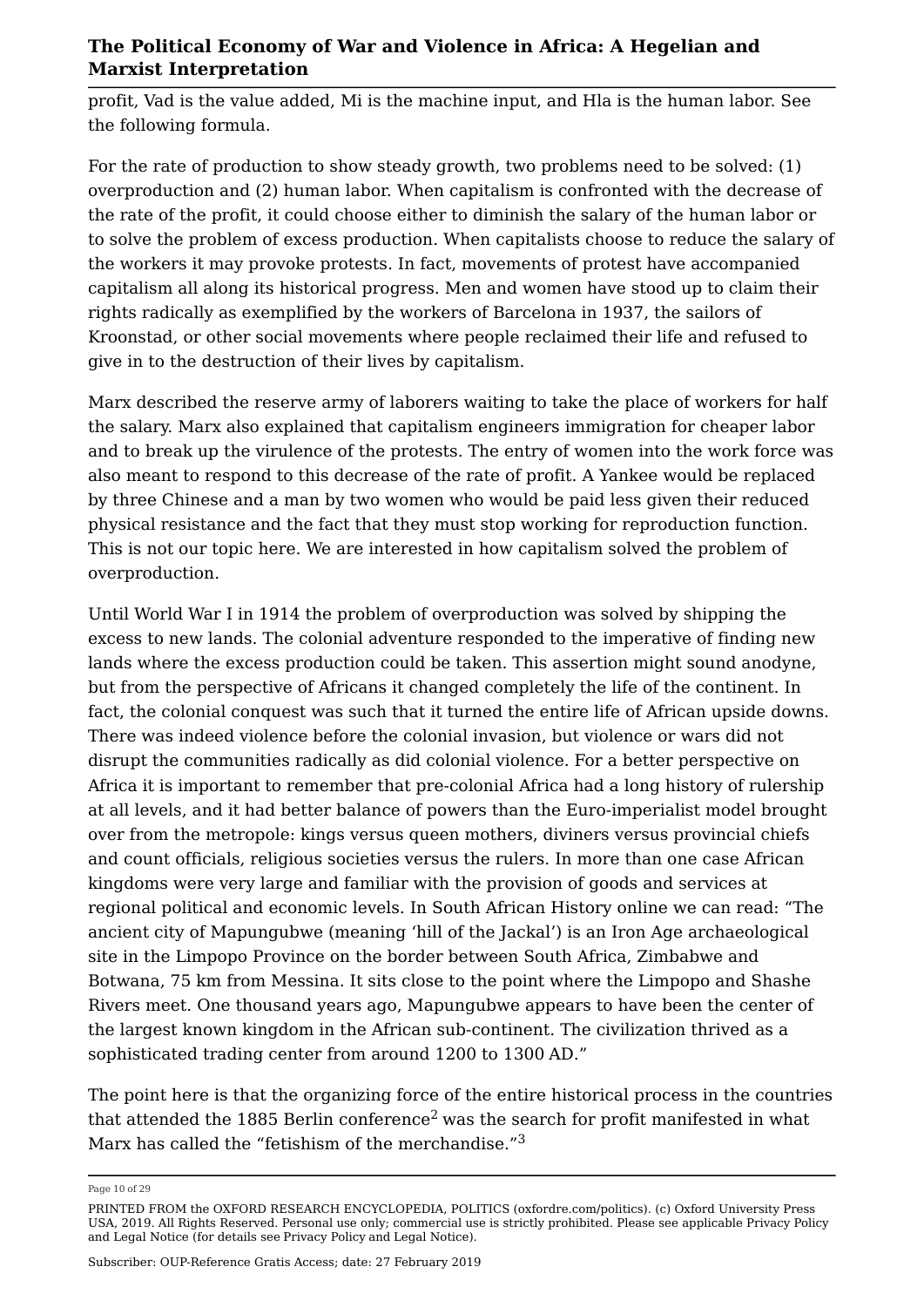#### **Colonial Violence as Structural Violence**

Colonialism was a dialectical product of capitalism in its modern and formal phase of domination. It does not have an autonomy outside the understanding of it as a response to the decrease of the rate of production. Born to respond to the need of absorbing Western surplus production and to provide cheaper raw material for capitalist industries, colonial states were generally characterized by order and brutality, effectiveness and inhumanity, discipline and repression, productivity and operations (Kabamba, 2015). It was not the intention of the colonial powers to build in Africa a state worthy of its name but rather to organize structures of the extraction of raw material necessary to keep the rate of profit up in the Western capitalist states. The case of the Congo demonstrates this point. This is a country whose care and commercial organization were placed in the hands of one man during the Berlin Conference, King Leopold II from the Kingdom of Belgian, a country 80 times smaller than its colony. The brutality and the violence with which King Leopold's Congo-Free State was subjected to have been the subject of many scholarly books including *King Leopold's Ghost* (Hochschild, 1998). However, beyond the phenomenon of brutality one has to understand that the essence of colonial power was to respond to the search for cheaper raw material in order to keep the capitalistic engine in the West alive. The violence of colonial Congo was not an autonomous fact; it was linked to the capitalist production. As Kabamba has stated,

In Africa, the Congo case is unique in that it combines the disproportionate, coercive and predatory ambition of its colonizers and the abundant riches of its soil and subsoil. No wonder the Congo was one of the most exploited territories of colonial Africa. As Hobsbawn (1989) points out, at the Berlin Conference, the Congo was designed as an extraction area and never as a political space. The Congo Free State of Leopold II in 1885, and the Belgian colony, from 1908 were governed by the original project of extraction and exploitation of raw materials. The network of roads and railways, the health and education system, the metropolitan administration of the colony all met the predatory logic of Leopold's project that Adam Hochschild (1998) characterized, rightly as business of barbaric plunder.

(Kabamba, 2015, p. 3)

However, according to Roosevelt (2011) the colonial state was neither disciplined nor effective. It was not disciplined because it was mostly made up of drunken and lazy people who abused their power over the locals. It was not effective because it could not win economically through persuasion or people's adherence but only by using forced labor. The colonial state was not even economically effective because each successful industry was run into the ground and left the Congo in economic trouble which transmuted into violence and sometimes war. Except in the opinion of colonial apologetics such as Van Reybrouck (2012), who claimed the Congo was so organized and well supplied with infrastructure at independence, the colonial enterprise was a failure for the Congolese.

Page 11 of 29

PRINTED FROM the OXFORD RESEARCH ENCYCLOPEDIA, POLITICS (oxfordre.com/politics). (c) Oxford University Press USA, 2019. All Rights Reserved. Personal use only; commercial use is strictly prohibited. Please see applicable Privacy Policy and Legal Notice (for details see Privacy Policy and Legal Notice).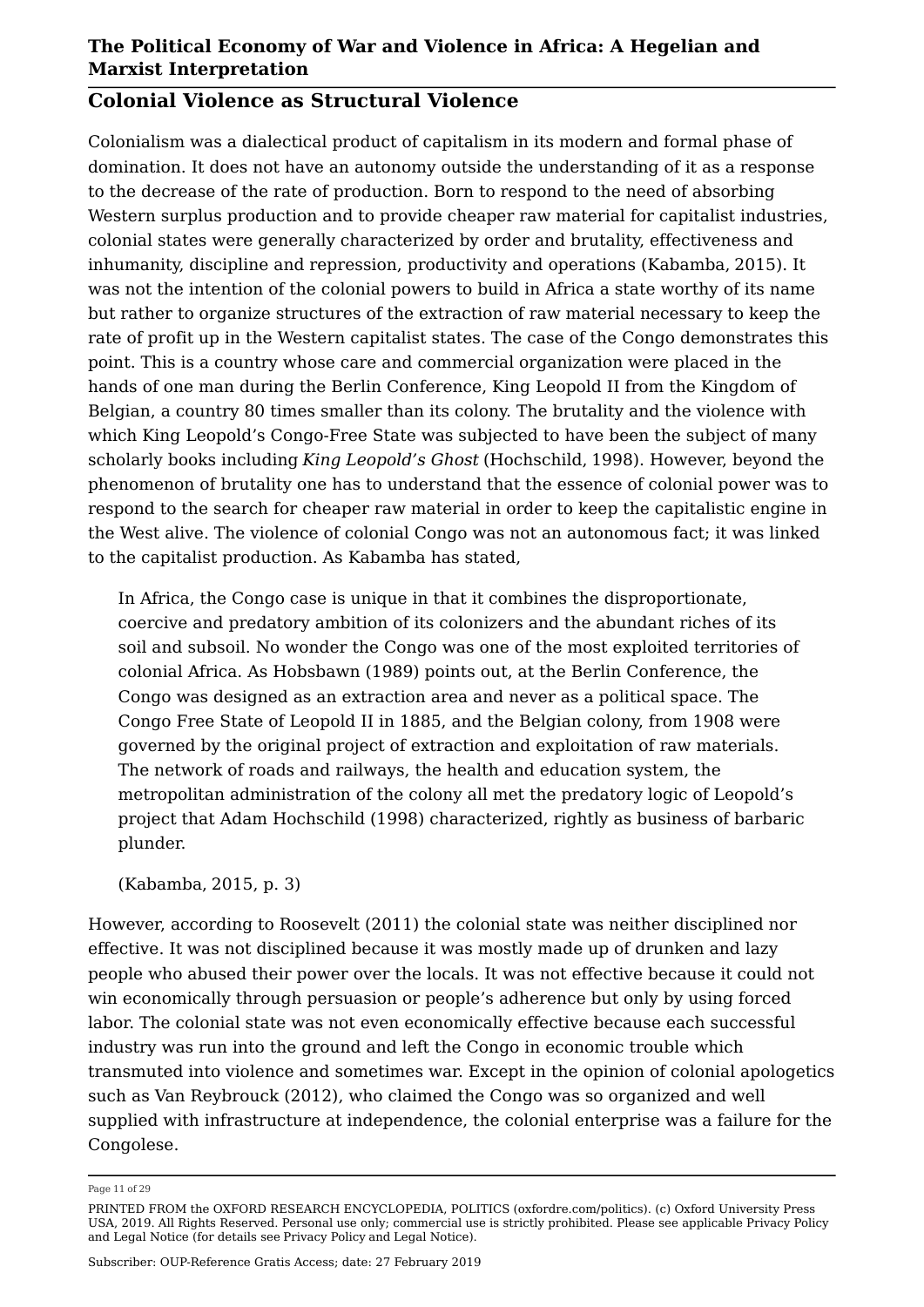From a failure we can learn many things. But, what exactly does failure mean when it refers to a historical experience? What exactly do we mean when we say that the colonial experience of 100 years in Africa has failed? Colonial states in Africa failed because of the form of the state it constructed after colonial power packed its political luggage. The remainder of this article will show how the seeds of structural violence were planted with the colonial conception of African states as extractive spaces (some were pools of indentured servants or labor reserve for mining work) rather than political spaces where people decided on their future and the form of social organization adequate to their culture and dreams.

The extraction of cheap raw material to solve the problem of the decrease of profit was the main reason for the colonial invasion. After the 15th century, slavery, which consisted of shipping human labor from Africa to the New Land, became less productive and was abolished; the alternative was then to use that human labor in Africa and rather ship the products to the metropole. To reach its goal, the colonial administration had to resort to forced labor and construct an authoritarian form of state. It was not a question of African emancipation or any political space where colonizers could get involved to express their social dreams.

As Jacqueline Ki-Zerbo (1972) puts it:

Today, Africa is undergoing a sort of slavery stronger than the sixteen century slave trade. Not only millions of men and women are crossing the Atlantic Ocean from Goree to Louisiana, but all Africans are now subjected and exploited on their own homeland.

The integration of Africa in the global order through colonization resulted in a strong grip of powerful Western companies on the mineral resources, political institutions, and social structure. In this context, men and women were no longer human being but only tools, utensils just good for extraction.

Even the independence movements of the end of the 1950s and beginning of the 1960s were not about destroying the colonial model of the state. It was rather a question of replacing the colonial manager by an African one while leaving untouched the form of state.

In the case of the Congo, Crawford Young (1965) did a good job of capturing the brutality and absurdity of the independence:

Belgium . . . constructed in Africa a colonial State which stood out by the thoroughness of its organization, the formidable accretion of power through an interlocking alliance of state, church and capital, and the ambition of its economic and social objectives. The very strength of the system as a colonial structure, and its steadfast refusal to face effectively the problem of political adaptation until it began to disintegrate, made an ordered transfer of power peculiarly difficult. A colonizer who suddenly lost the profound conviction of the righteousness of his

Page 12 of 29

PRINTED FROM the OXFORD RESEARCH ENCYCLOPEDIA, POLITICS (oxfordre.com/politics). (c) Oxford University Press USA, 2019. All Rights Reserved. Personal use only; commercial use is strictly prohibited. Please see applicable Privacy Policy and Legal Notice (for details see Privacy Policy and Legal Notice).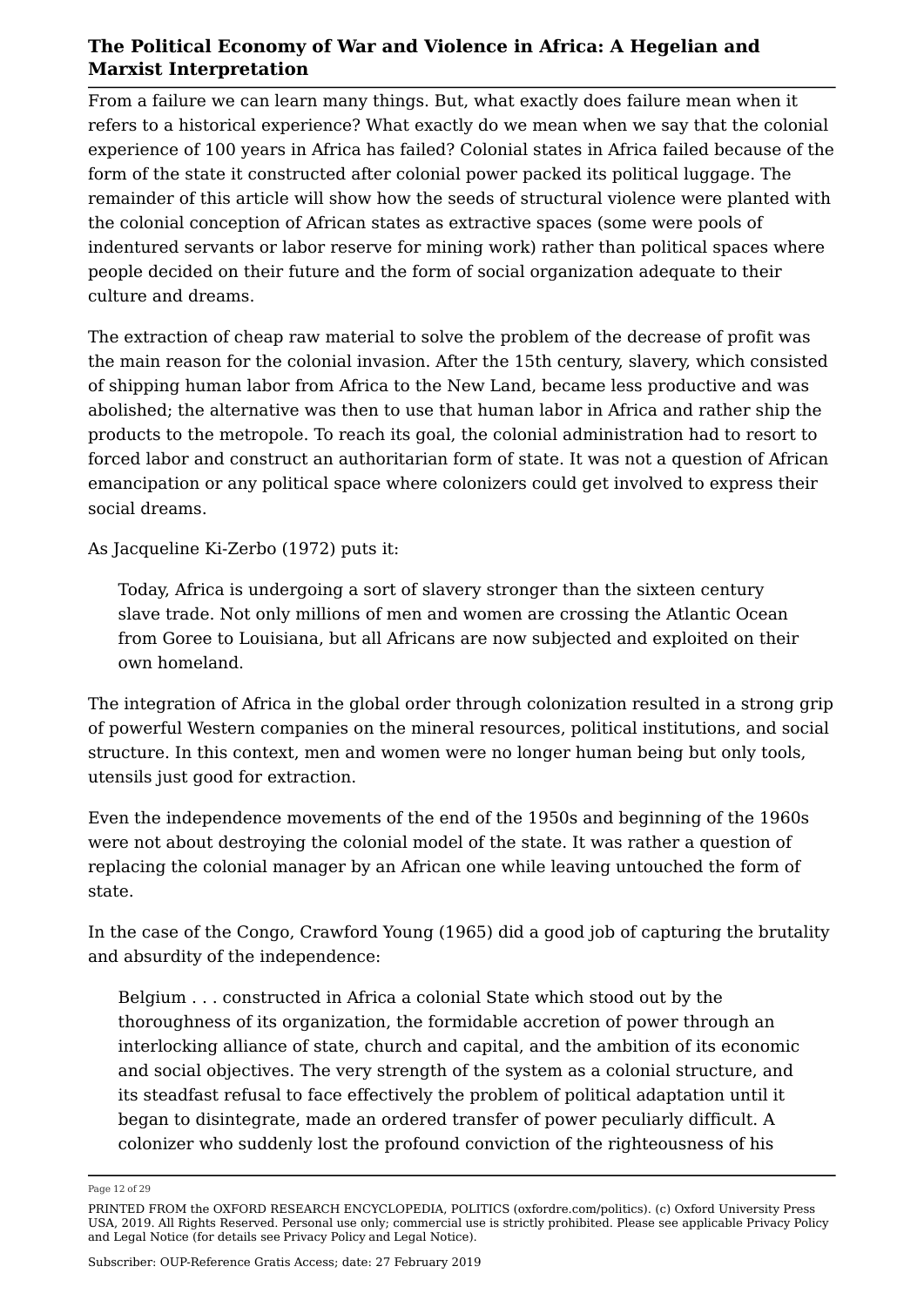policy was confronted with a revolution by the colonized which lacked both structure and ideology. Total colonialism was replaced by total independence virtually overnight, yet the very completeness of the victory of the colonized has as its concomitant an impotence which emptied the success of its substance. (p. 572)

The violence that followed the independence of the Congo was indeed related to the very form of the authoritarian state, which was inherited from the past combined with the unpreparedness of the African political classes to manage a state they had not taken part in building. Violence and wars have continued to be the Congo's way of existing since the 1960s: from violence of independence to wars of secessions and invasions from neighboring countries and civil wars—all these are manifestations of the persistence of the Leopoldian model of the state whose goal is to extract and not to organize the life of people.

Colonialism was far from being homogeneous in the entire continent. Each colonial power acted according to its cultural understanding of the colonial mission. French, Portuguese, British, German, or Spanish, each country acted in Africa according to its political and cultural understanding of colonialism and the types of profit it expected to make from the new lands it was in charge of.

Another difference stemmed from the countries' recipients of colonial subjugation. The common goal of colonialism was to respond to the rate of the decrease of the profit, but each colonized country related to that goal according to its own idiosyncrasies and the types of wealth it had to offer. So, as far as violence and wars are concerned, African states reacted differently during the colonial power than they had in post-colonial periods. Hence, some states in Africa have managed the structural violence of colonialism according to the policies of the colonizers and also the presence of resources exploited by the colonial power.

## **The Native Question: Direct and Indirect Rules**

The major issue confronted by colonialists was the question of numbers. How can a small number of colonialists subdue millions of natives? The answer is twofold. First, it is the result of the 15th-century invasion of the Americas: dispossessing the natives from their land and, in the case of Amerindians, exterminating them and taking charge. This is called "direct rule" (Mamdani, 1996).

Second, it is the result of keeping local structures as they exist and using them to extract wealth for the colonizers. This is the indirect rule used by the colonial power in India and elsewhere. Many of the indigenous structures of production remained in place. These structures were not homogeneous across countries.

Page 13 of 29

PRINTED FROM the OXFORD RESEARCH ENCYCLOPEDIA, POLITICS (oxfordre.com/politics). (c) Oxford University Press USA, 2019. All Rights Reserved. Personal use only; commercial use is strictly prohibited. Please see applicable Privacy Policy and Legal Notice (for details see Privacy Policy and Legal Notice).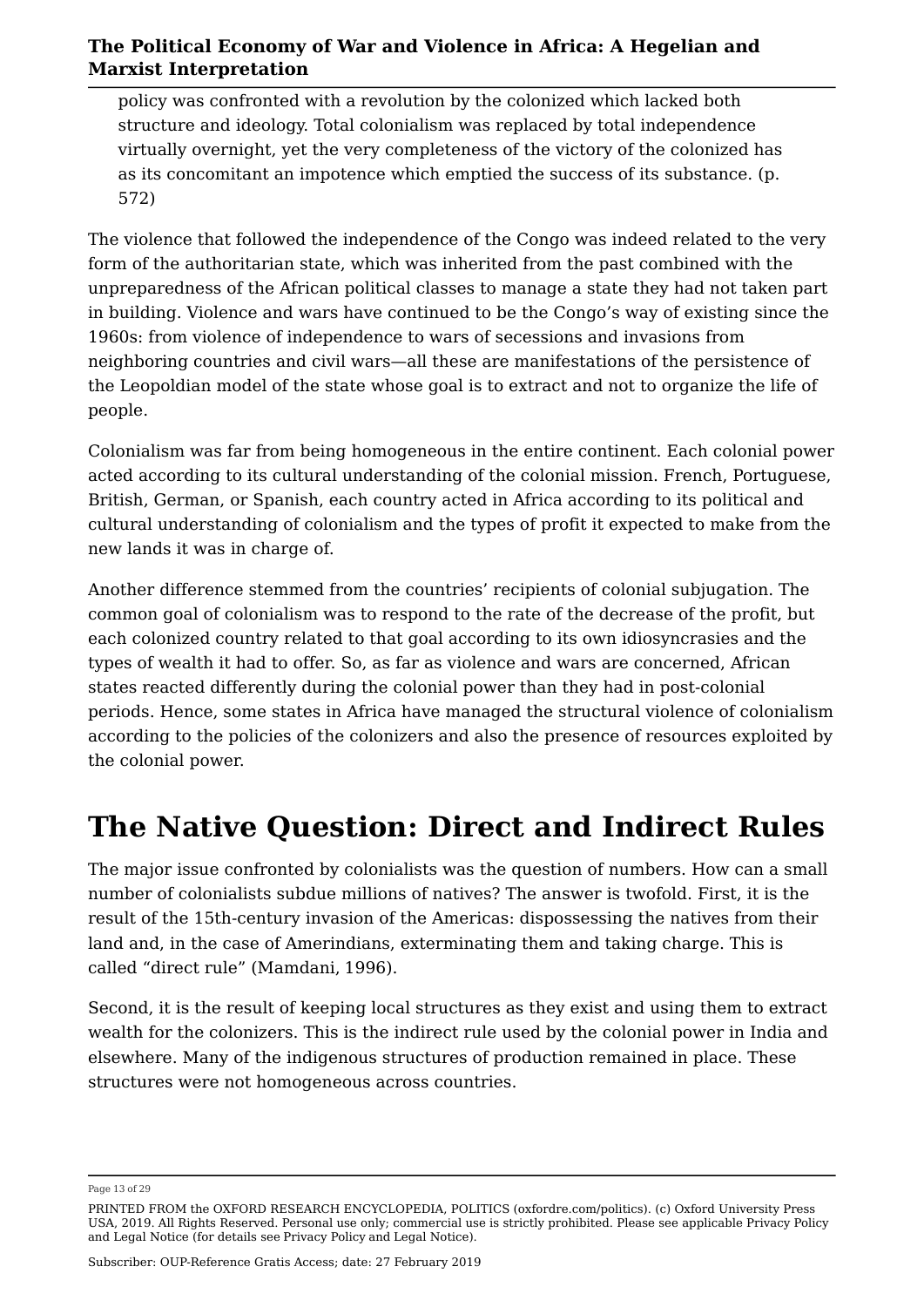The 19th-century colonialism in Africa was different from other conquests. All other colonialism just skimmed from the top. They colonizers didn't transform internal relations. But, modern colonialism transformed internal relations in a pervasive way.

# **Explaining the Difference Between Regions of Africa**

Samir Amin (2014) provides a typology explaining the differences between the regions. According to Amin, the colonial power divided the continent into three regions:

**1.** The labor reserve economies (migrant labor economy). Here man goes to work in the mine or plantations; woman remains on the land. South Africa, Swaziland, Zimbabwe, Mozambique, Kenya, Algeria, and Cameroon were considered labor reserve economies.

**2.** Countries considered peasant or merchant. They provided food crop, cash crops through the tax system, prices, and licenses. Tanzania, Uganda, and Kenya were classified in that category of food producers. Somalia, and especially Darfur, were part of the nomadic peasants.

**3.** Renter economy countries. They had highly valued natural products, minerals, and oil. The colonial power had the monopoly of pricing. Most income came from rent, taxing oil, and minerals. Angola, Nigeria, and the Congo were part of this group.

The point Amin made was that Africa was looked at in terms of economic zones and not political units. The structural violence that followed depended a lot on the countries' position on Amin's typology and also on the specific colonial power's idiosyncrasies: Belgian colonialism was different from British, German, Portuguese, or Italian or Spanish colonialism. This explains why Northern Rhodesia (current Zambia) experienced different types of violence than its northern neighbor, the Congo. In short, because of the type of British involvement in Zambia—the creation of a quasi welfare state around the Copper Belt and agriculture in the rest of the country—and the idiosyncratic nature of the relationships between the locals and the British in the rest of the country, Zambia enjoyed a less violent post-colonial experience than that of the neighboring Congo where financial stakes were higher due to the presence of an extraordinary number of mineral deposits.

However, all the colonized countries had something in common; they were adjusting to the decrease of the rate of profit and the dictatorship of the merchandise which caused them to be colonized in the first place. War and violence in the colonies were the result of the re-composition of the crisis of the capital on the basis of the initial conditions of each country—hence, the differences in the degree of violence of the colonial extraction. Settled colonies like South Africa and Zimbabwe (to some extend Algeria, Angola, Mozambique, and Guinea-Bissau) were also structurally different in terms of extraction from non-settled colonies like Zambia. For its part, Kenya experienced considerable white settlement and also featured a significant Asian population. This situation led to land

Page 14 of 29

PRINTED FROM the OXFORD RESEARCH ENCYCLOPEDIA, POLITICS (oxfordre.com/politics). (c) Oxford University Press USA, 2019. All Rights Reserved. Personal use only; commercial use is strictly prohibited. Please see applicable Privacy Policy and Legal Notice (for details see Privacy Policy and Legal Notice).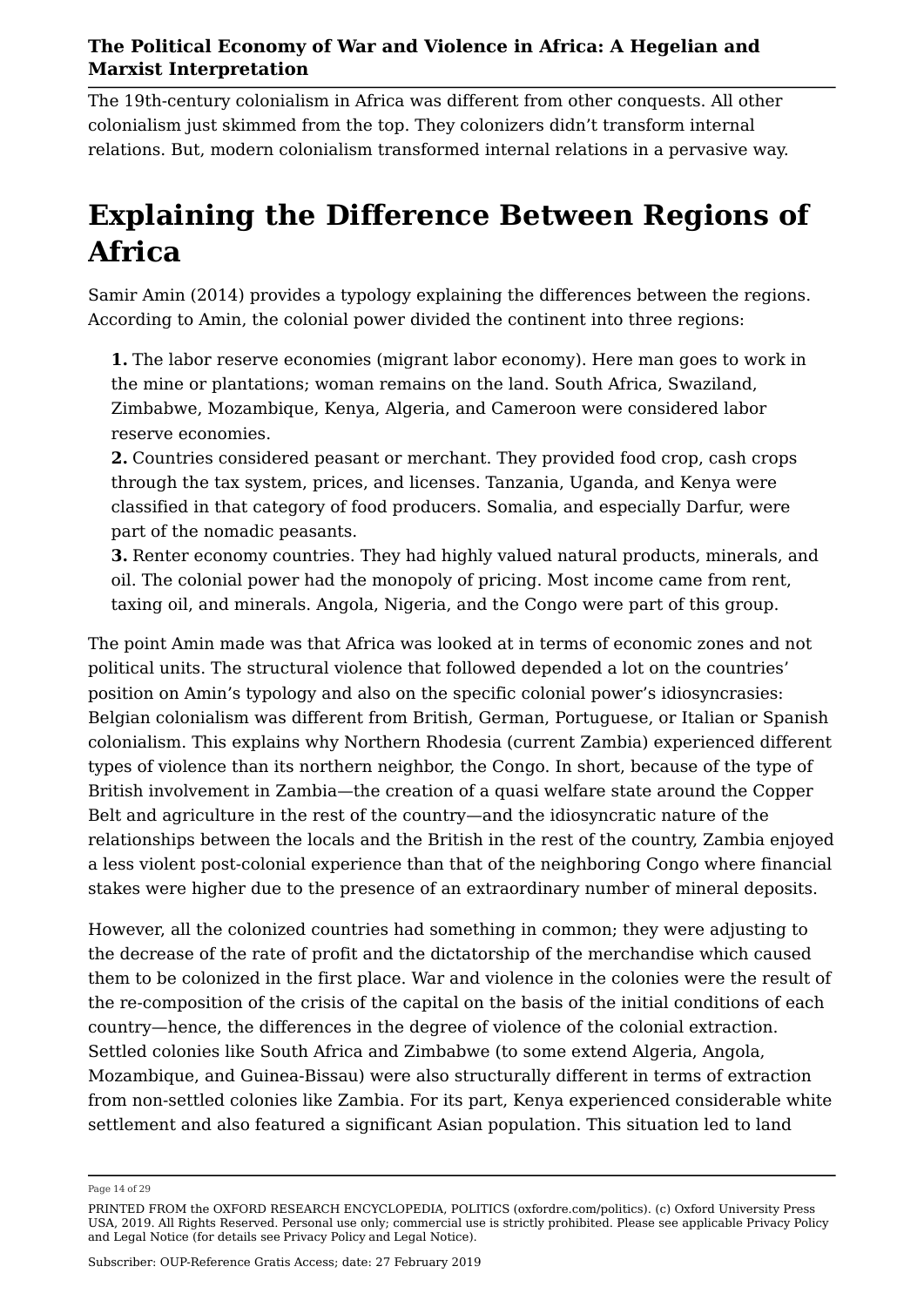alienation especially around Nairobi and in the "White Highlands." A strong state then was needed to protect white settlements from the Mau Mau rebellion.

Post-colonial Africa was for many countries the continuation of the colonial states but with new managers (Ake, 1996). Depending on its resistance to subjugation by the colonial rule, some African states or kingdoms were subdued by ruthless armed force and others by bribery or subterfuge. The bottom line is that the colonial experience was not the same in all African colonies. However, the colonial logic of extraction remains the same everywhere on the continent. Adejumobi (2005) rightly argues that

Colonialism, though primarily an economic project meant to facilitate the brutal exploitation of labor and natural resources in the colonies, evolved a political infrastructure that fostered relations of domination and control, which were a prerequisite for the colonial enterprise. Although methods of colonial governance differed slightly among the colonial powers, for example between the British 'indirect rule' policy and the French policy of "assimilation," the logic and dynamics of these regimes, and the institutional structures and process of state formation which they set in motion, were basically the same. (p. 25)

Post-colonial states are still clients of powerful foreign economic and political interests. France, for example, concluded agreements with all its former colonies and for many years stationed troops on African soil to monitor, manipulate, and control their governments. It is what is known as "France-Afrique," which guaranteed the survival of friendly regime and removed the unwanted ones. Countries with mineral resources and without those types of agreements, such as Angola, the Democratic Republic of the Congo (DRC), and Nigeria, were subjected to violence for internal control of their resources. Other countries with less resources and with the colonial heritage of patrimonial and authoritarian states seemed to be more controlled by their despotic leaders. This could explain why some countries have displayed a level of violence different from others. But, the structural violence of a colonially imposed territorial state remained the same with its new indigenous managers.

The new managers of the African states, like their colonial predecessors, relied on violence to keep the power, and no democratic process would make them relinquish power. Very few African countries went through democratic change to replace their leaders. Of 53 African countries, a few countries in West Africa (Senegal and Ghana) and some in southern Africa (Zambia, Botswana, Angola, and South Africa) managed a real democratic transition. Even those countries that witnessed peaceful political transitions remain extractive spaces in the sense that they continue the colonial model of providing cheaper raw material to the new capitals of the globalization of the merchandise. Rwanda is exceptional in the sense that it went from the violence of genocide and massacres to an economically stable dictatorship of President Paul Kagame.

Page 15 of 29

PRINTED FROM the OXFORD RESEARCH ENCYCLOPEDIA, POLITICS (oxfordre.com/politics). (c) Oxford University Press USA, 2019. All Rights Reserved. Personal use only; commercial use is strictly prohibited. Please see applicable Privacy Policy and Legal Notice (for details see Privacy Policy and Legal Notice).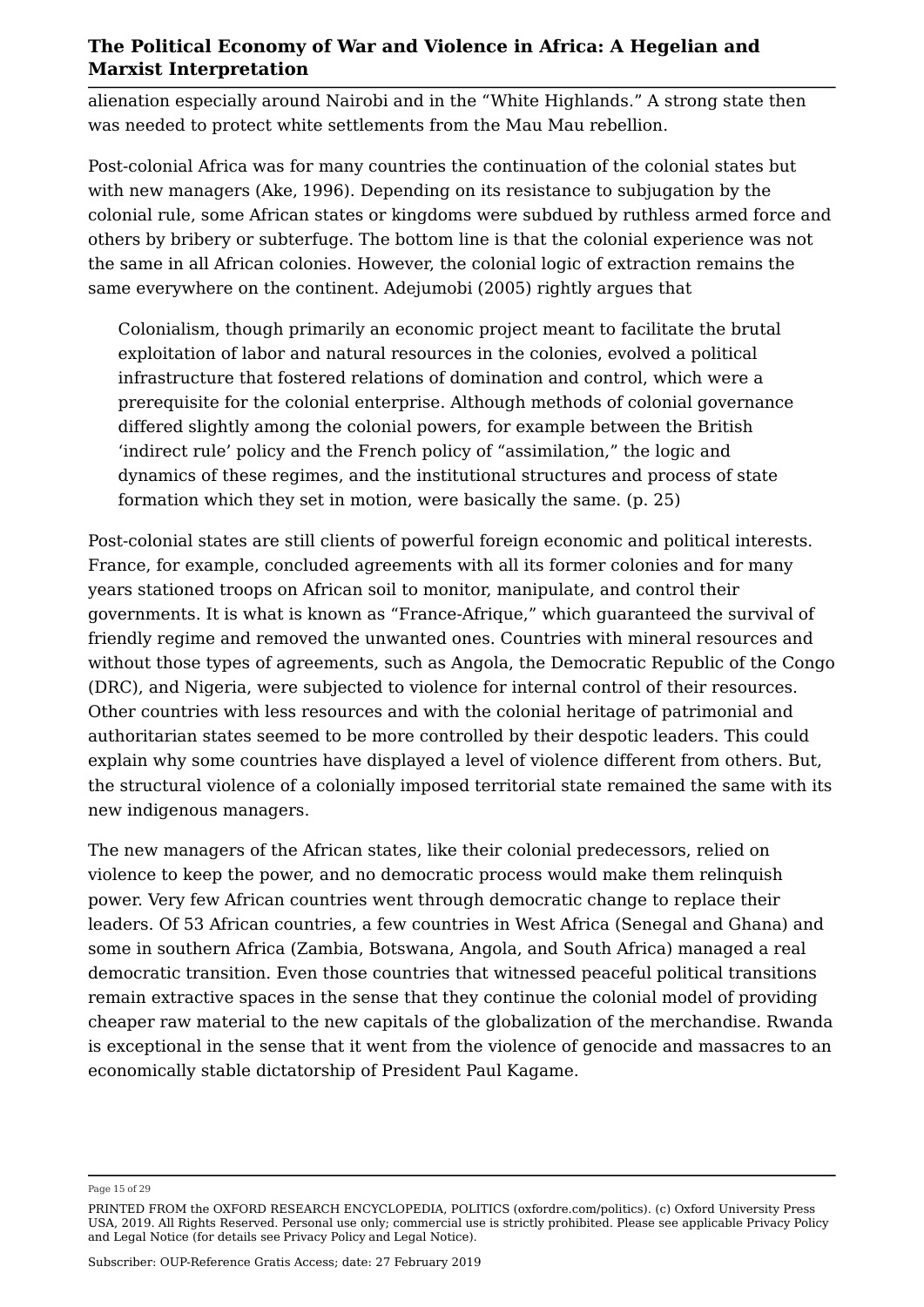## **Rwanda**

To understand the path of violence in this country of 12 million people we have to look at what pushed Western capitalism to solve its seemingly unsolvable problem of the decrease of the rate of profit. Otto von Bismarck, the German Chancellor who hosted the 1885 Berlin conference, awarded himself countries to colonize in Africa, among them Rwanda, Tanzania, and Cameroon. When the Germans arrived in Rwanda they found the Country of Thousands of Hills with a population of agriculturalists: Hutu, the biggest majority, and a minority of cattle herders and royal groups of Tutsi, and a small number of Twaa, the pygmies whose height (average 4.2 inches) is explained by the lack of vitamin D caused by the absence of exposure to the sun. When the German colonial power arrived in Rwanda, they were confronted with a society politically structured around the kingdom of the Tutsi with a Hutu majority playing the role of food producers with limited loyalty to the Tutsi king. Ethnicity was rather a sort of social status. As Mamdani (2001) puts it, there was a tacit agreement that a Hutu who managed to gather 10 cows would become a Tutsi and a Tutsi who lost his cows and turned to agriculture became a Hutu. Even though this did not happen very often, the fact that that such a structure existed completely changed the understanding of the two groups. It implied a flexibility in these two groups that we do not find in most caste systems. The closest comparison could be with a group that emerged at the junction of many empires in antiquity and who were very good at the exchange and transfer of money. This group was later called the "Jews." They were not a race because the person who ceased to deal with money and sedentarized himself ceased to be a "Jew," and an agriculturalist who wanted to get involved in the exchange of money joined the group and became a Jew (Marx, 1844 [2017]).

So once in Rwanda, the Germans made a choice that would completely change the existence of this tiny country of central Africa. The Germans decided to work with the Tutsi as aides and civil servants to organize the colony. By choosing to work with one ethnic group, the Germans inadvertently reinforced the difference between Hutu and Tutsi. They gave the Tutsi an additional reason to think that the Germans had confirmed Tutsi superiority over the Hutu. For the Hutu, the decision by the Germans to work with the Tutsi in the exploitation of the colony was additional proof that Tutsi are aliens and that the only natives of Rwanda are the Hutu (Mamdani, 2001).

It is important also to look at the German side to understand why in the colonial organization of Rwanda they preferred working with the Tutsi minority rather than the Hutu majority. Put simply, the German eugenic tendencies of the 19th century led them to see superiority in the more Aryan-appearing Tutsi. This is a case of transposition of the colonial master's hierarchy of race to the colony where ethnic groups were not at all race or caste. They were more of social status with the flexibility that goes with it.

The encounter with the German colonial experience crystalized ethnic relations which were indeed flexible. From there the two groups found ways to distance themselves from the other and to resent one another. In 1919, when Germany lost World War I, the

Page 16 of 29

PRINTED FROM the OXFORD RESEARCH ENCYCLOPEDIA, POLITICS (oxfordre.com/politics). (c) Oxford University Press USA, 2019. All Rights Reserved. Personal use only; commercial use is strictly prohibited. Please see applicable Privacy Policy and Legal Notice (for details see Privacy Policy and Legal Notice).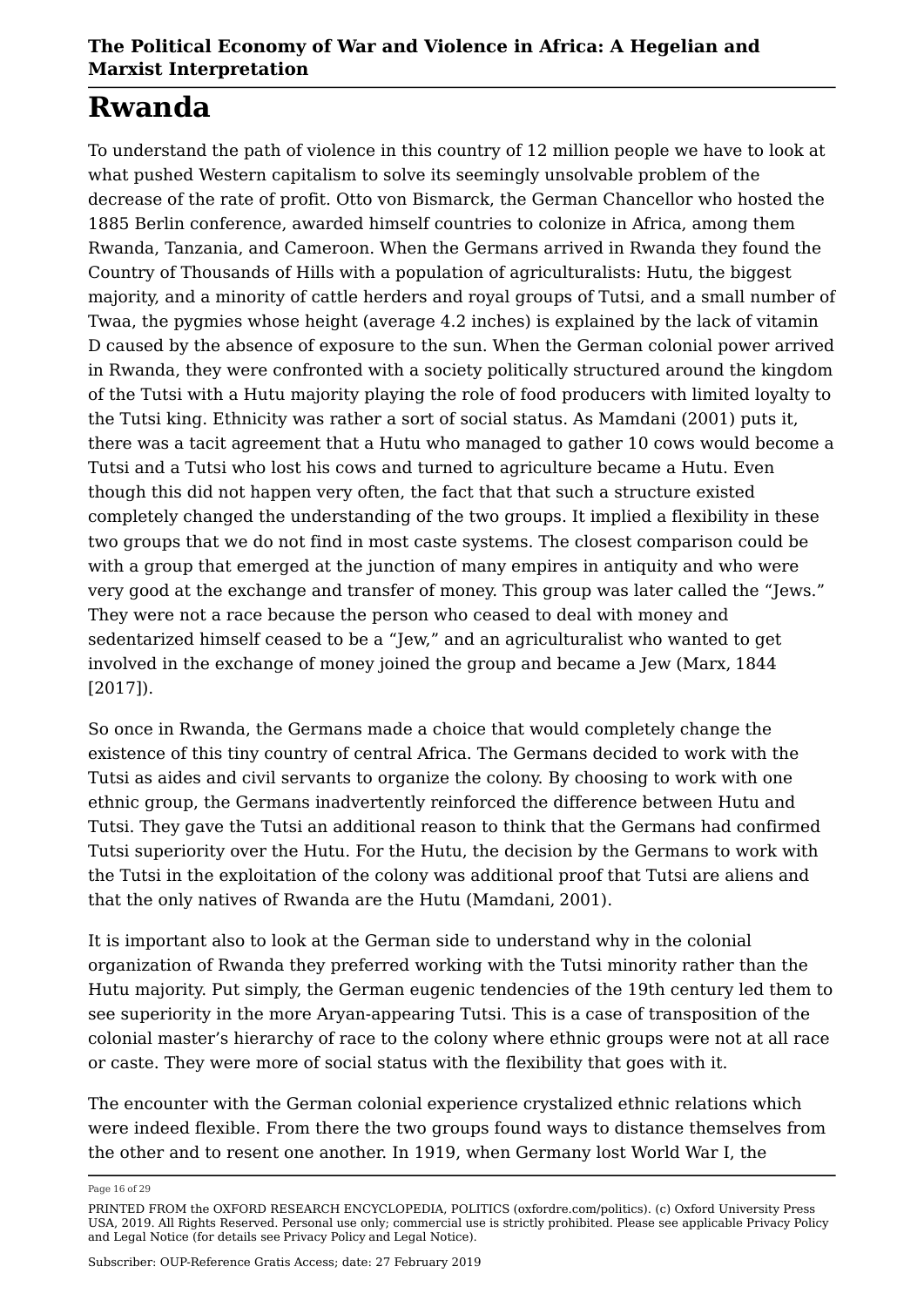Versailles Treaty imposed drastic measures on Germany to reimburse the countries it had destroyed during the war. Germany also lost its colonies as a sanction from the allies. Cameroon was taken by the French, Tanzania by the British, and Rwanda-Urundi by the Belgians.

The Belgian colonial experience in Rwanda was a continuity of the German policy but with a qualitative difference that would lead to the first confrontation between the Hutu and Tutsi in 1959. Belgians sent the Tutsi to school and the Hutu to the field. The Tutsi were educated in French, a language of globalization, while the Hutu were using local language. The most qualitative change Belgians made in Rwanda was the imposition of ethnicity in the identity card of Rwandan.

This move which might appear to be a simple administrative change carried strong ontological consequences because it turned into race or caste ethnic relationships that were more flexible and interchangeable. From the introduction of ethnic groups in the identity cards, the Hutu and the Tutsi became two different races. This act reinforced the Hutu in their conviction that they were natives of Rwanda and that their natural rights were usurped by the alien Tutsis with their Belgian colonial allies. However, when Belgians started sending to Rwanda more liberal governors who were more open to the fate of the Hutu majority, the situation changed. With the help of liberal Belgians, the Hutu were educated and started claiming their right over their country.

In 1959, while the Belgians adopted a neutral posture, the Hutu massacred the Tutsi in a sweeping campaign whose goal was to eliminate the aliens. The violence that exploded in 1959 in Rwanda between Hutu and Tutsi under the nose of the Belgians caused the displacement of many Tutsi, who went to Uganda, the Congo, or Tanzania. This was the first open violence between the two communities. It was interpreted differently: for the Tutsi it was a genocide of their community by the Hutu. For the Hutu, the 1959 massacre of the Tutsi was a movement of the oppressed majority of natives claiming their land and their rights usurped by the alien Tutsi. These two interpretations of the 1959 events in Rwanda were so antithetic that even today it is difficult to teach history in Rwanda. Each group has its own interpretation of the historical events.

# **Rwandan Genocide and Massacres**

The massacre of the Tutsi in 1959 precipitated a series of other massacres of the minority by the majority. At its independence in 1962, Gregoire Kayibanda became the first president of Rwanda. Kayibanda was overthrown by Juvenal Habyarimana in a state coup in 1972. While Kayibanda believed that all the Tutsi were foreigners and should leave Rwanda, Habyarimana recognized that those Tutsi who remained in Rwanda after 1959 were Rwandans but those who had gone should not come back to Rwanda.

The violence in Rwanda that culminated in the 1994 genocide, which resulted in 800,000 people being killed in 100 days, is rooted in the colonial past. The latter was a necessity caused by the decrease of the rate of profit that Western capitalism carries with it. Before

Page 17 of 29

PRINTED FROM the OXFORD RESEARCH ENCYCLOPEDIA, POLITICS (oxfordre.com/politics). (c) Oxford University Press USA, 2019. All Rights Reserved. Personal use only; commercial use is strictly prohibited. Please see applicable Privacy Policy and Legal Notice (for details see Privacy Policy and Legal Notice).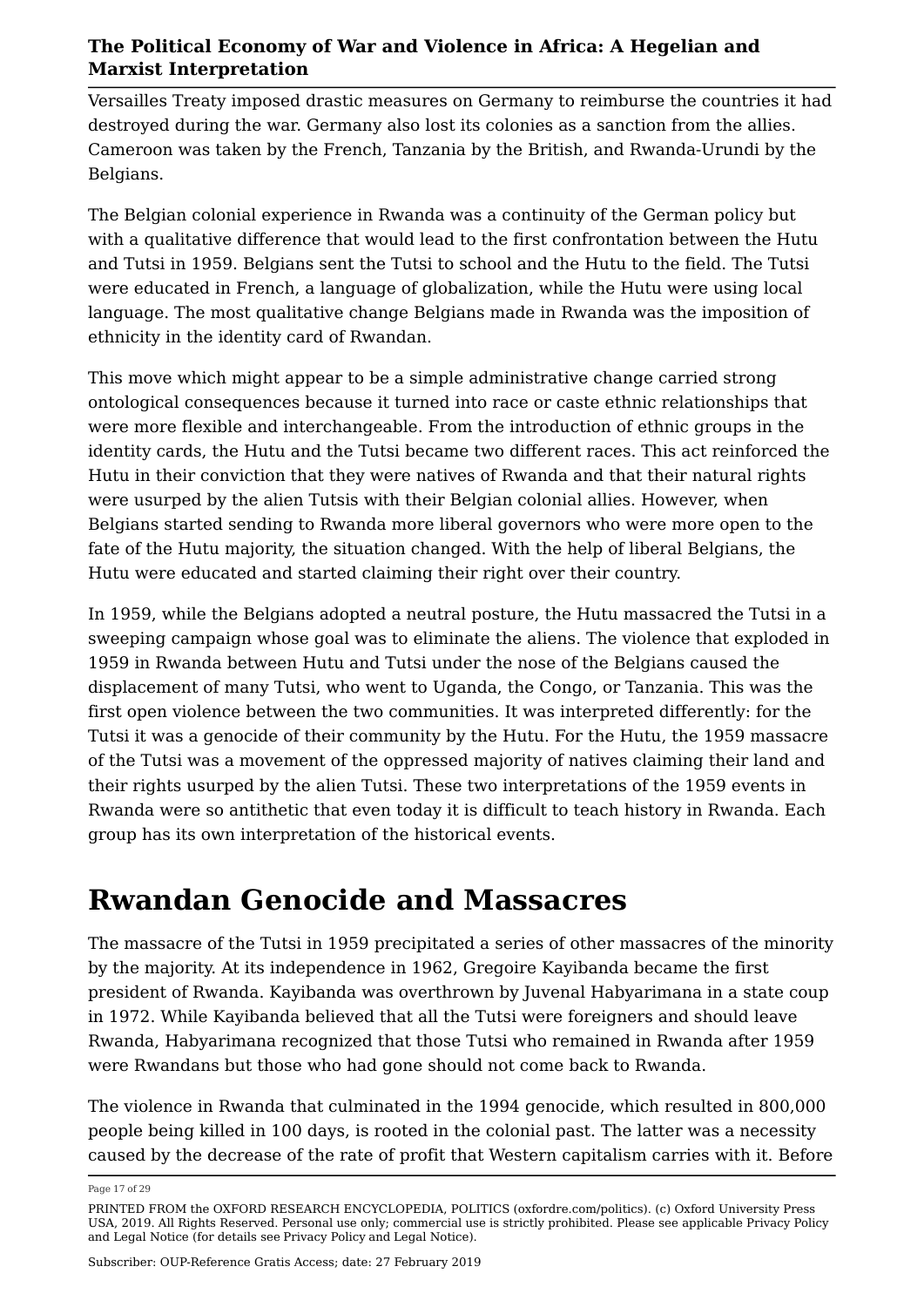1914, the problem of saturation of the market was solved by shipping the surplus to new land, and colonial space absorbed that capitalist overproduction. But the genocide occurred when Rwanda had already been independent for more than 30 years. The independence of African countries meant that the country had changed managers but the form of the country as an extractive structure remained the same. The new managers— African leaders—remained as authoritarian as their predecessors had been. The number of Hutu dissidents who opposed the politics of Habyarimana were increasing in the 1990s. At the same time, Ugandan President Museveni decided to send back to Rwanda those Tutsi (who had run to Uganda to save their lives during the 1959 massacre) who helped him take power against president Milton Obote in Uganda in 1986. The Rwandan Patriotic Army (RPA) led by General Paul Kagame started attacking northern Rwanda in 1990. The Habyarimana regime resisted the attacks from the RPA with the help of Congolese soldiers and French weapons. Faced with inside Hutu dissidents and outside RPA invasion, and under regional pressure to make peace with rebels, Rwanda President Habyarimana agreed to a power sharing with the dissident Hutu and mostly with the RPF (Rwandan Patriotic Front, the political brunch of the RPA). Hutu dissidents hoped that by allying themselves with the Tutsi from the RPF they would overthrow the government, and since the Hutu were the majority, they would win the post-Habyarimana elections. These calculations were missing one fact, that is, the Tutsi RPF was not interested in power sharing (Kagame sabotaged the Arusha agreement which was supposed to formalize the power sharing agreement) but they left Uganda to take power in Rwanda. On April 6, 1994, Habyarimana's plane, returning from signing the Arusha agreement, was gunned down. In the plane were two French crew members, the Rwandan army chief of staff, and the Burundian president, Cyprien Ntaryamira. They all died and the mass killing of Tutsi and dissident Hutu started as soon as the news of the president's death spread.

The genocide ended with the RPF capturing power in Kigali and the Rwandan Armed Force fled to the neighboring DRC with millions of Hutu who feared retaliation from the RPF. The genocide was followed by many Hutu massacres by the RPF (e.g., in Kibeho where Zambian UN "Bleu Helmets" could not protect the Hutu against RPF retaliation). The violence of genocide could be traced back to the colonial experience of Rwanda first with Germans and then with Belgians who mostly crystalized the differences between the Hutu and the Tutsi. On the other hand, the form of the state put in place by the colonial power was authoritarian and never meant to be a political space where local people could insert their dreams. The entire Rwandan experience, colonial and post-colonial, was indeed a consequence of the "fetishism of merchandise" of the Western colonialists and their local successors who were as brutal as their colonial masters. The violence of the post-colonial Africa follows the same path of the fetishism of the merchandise as exemplified by the aftermath of the Rwandan genocide.

Page 18 of 29

PRINTED FROM the OXFORD RESEARCH ENCYCLOPEDIA, POLITICS (oxfordre.com/politics). (c) Oxford University Press USA, 2019. All Rights Reserved. Personal use only; commercial use is strictly prohibited. Please see applicable Privacy Policy and Legal Notice (for details see Privacy Policy and Legal Notice).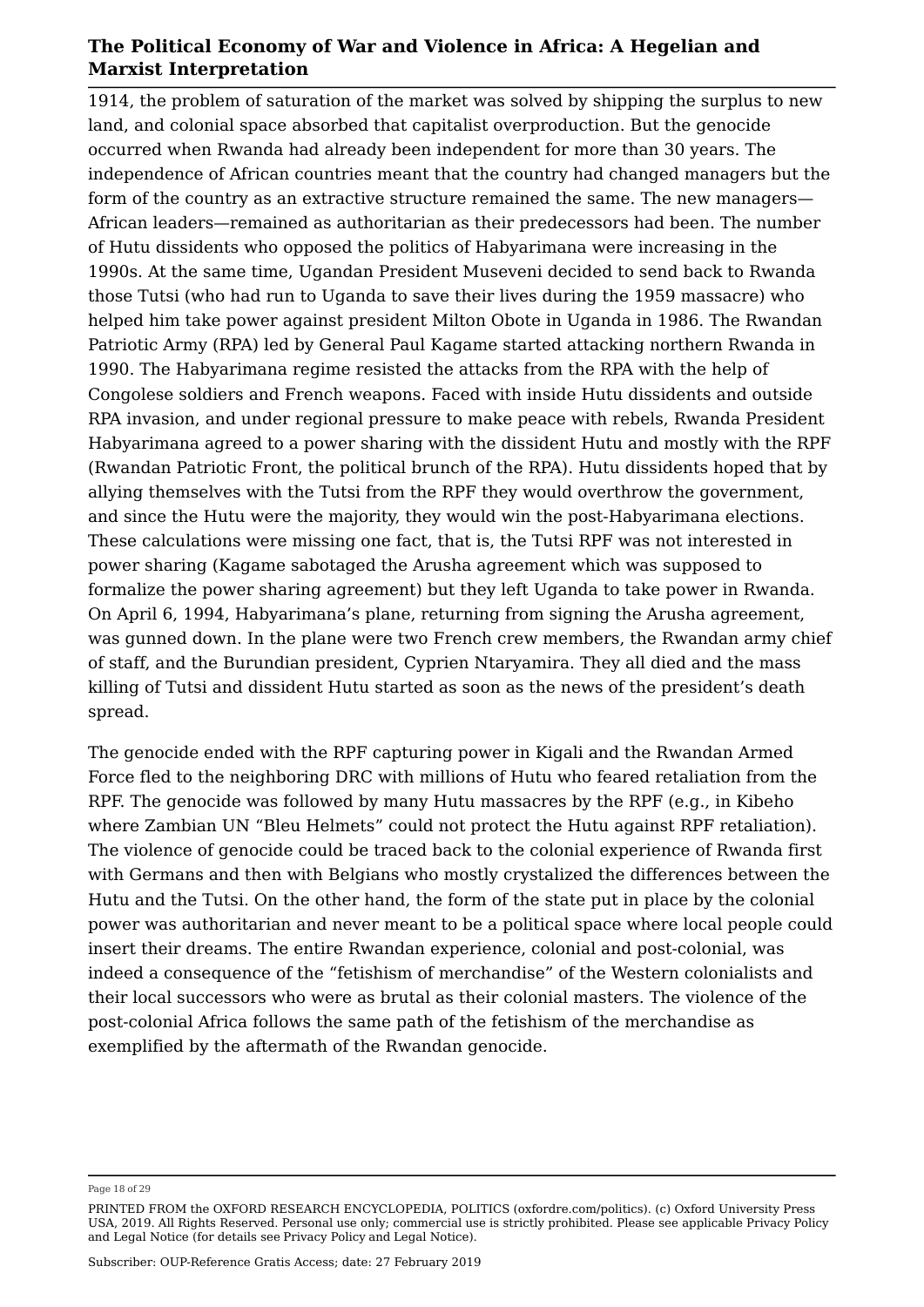## **The Aftermath of the Genocide: 4 Million Deaths in the DRC**

The 1994 Rwandan genocide spilled over into the DRC where almost 2 million Hutu ran to escape RPF retaliation. In 1996 the RPF regime decided to get rid of refugee camps in the neighboring Kivu province of the DRC because it was too close to Rwanda. The attack on the Hutu refugee camps pushed many Hutu (900,000) to return to Rwanda by force and those who did not return (300,000) were executed, especially in Tingi Tingi where more than 200,000 Hutu refugees were massacred by RPF soldiers (Boisbouvier, 2010). From 1996 to 2003, the American NGO (nongovernmental organization) International Rescue Committee counted almost 4 million deaths in the Congo which are blamed on Laurent Kabila and his Rwandan supporters. Many of the people who died in the Congo did not die from bullets but from curable disease in peacetime. All health personnel had run for their lives.

Before talking about the wars in the Congo, it is important to note that like most of the genocide experience in the world, the Rwandan genocide did not escape the temptation to turn into a genocide industry. Out of guilt for not being able to stop the killing, many Westerners blindly poured billions of dollars into the Rwandan economy. Some countries like the Netherlands and the UK took charge of orphans in such a way that the RPF government was free to use its money to purchase weapons and build a strong army. The genocide memorial in Kigali serves as a symbol of anamnesis as well as a source of income for the country—the genocide industry.

A second attitude related to the aftermath of genocide—the "license of the victim." Because Rwandan Tutsi had been victims of genocide, the world turned away and did not want to see the injustice and violence the Tutsi were inflicting on others (notably, the Congolese). The license of the victim played plainly with the Rwandan invasions of the Congo under the pretext of following the Interamwe, the Hutu militia who are blamed for the 1994 genocide, even if most of them had been only 10 years old in 1994. The world chose to turn away and let the RPF loot the natural resources of the Congo. The wars in the Congo were prolonged because of coltan or cassiterite extraction. The similarity to the silence of the world community in the Israeli–Palestine conflict tells us much about the license of "the victims."

# **The Recent Congo Wars**

The wars from 1996 to 1998 and 1998 to 2003 were basically the spillover of the Rwandan genocide and its aftermath. But, violence in the Congo is not an autonomous phenomenon; it is directly linked to the form of what I called the Leopoldian model of the state. The origin of violence in the Congo is also the persistence, subtle or violent, of the colonial project that was primarily based on the exploitation of the natural resources. The same structure is now continued by multiple "guardians of the Leopoldian structures," as the Congolese current leaders are known. The question of violence in the Congo is

Page 19 of 29

PRINTED FROM the OXFORD RESEARCH ENCYCLOPEDIA, POLITICS (oxfordre.com/politics). (c) Oxford University Press USA, 2019. All Rights Reserved. Personal use only; commercial use is strictly prohibited. Please see applicable Privacy Policy and Legal Notice (for details see Privacy Policy and Legal Notice).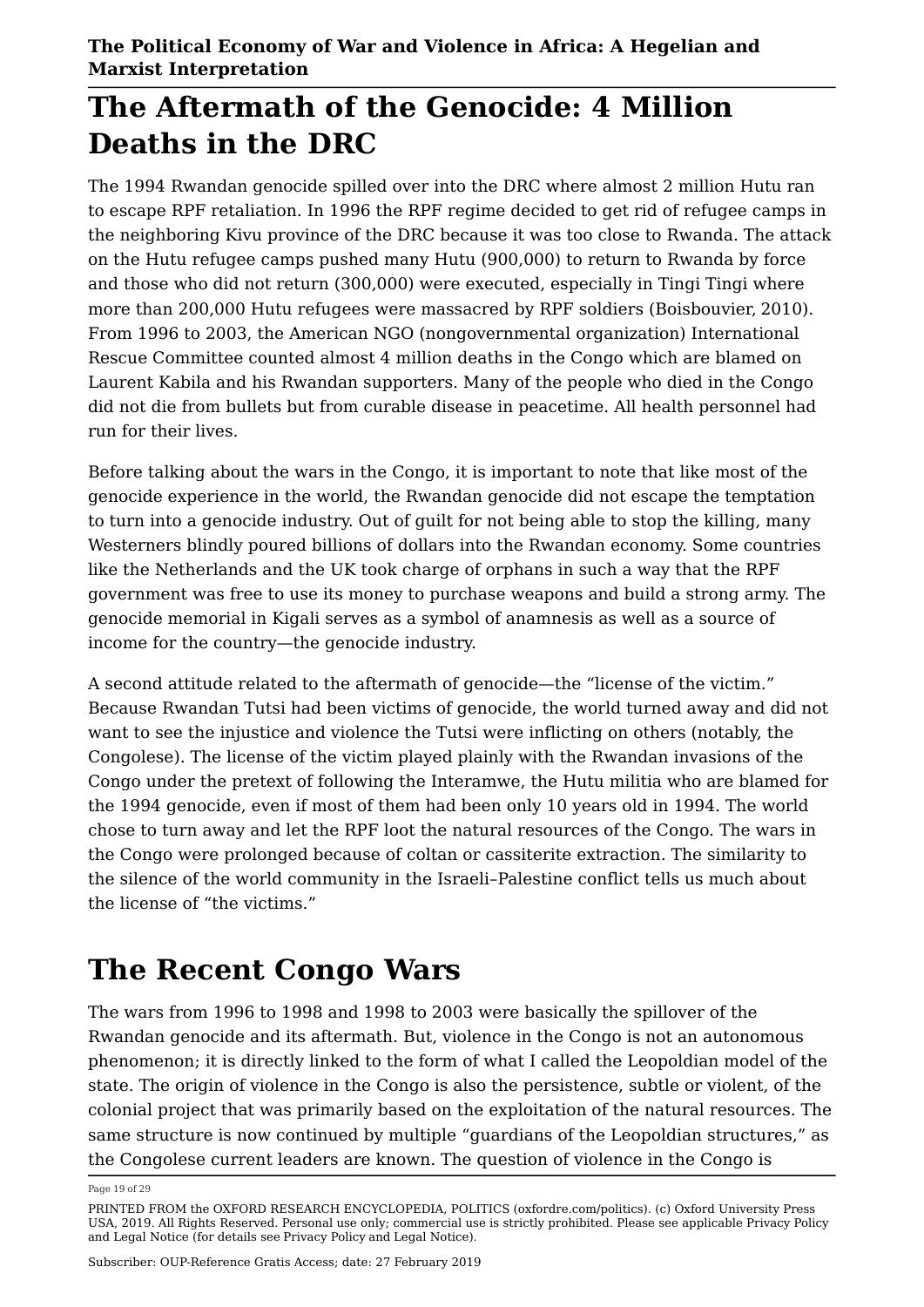structural. The persistence of the Leopoldian model creates two contrasting dynamics: centrifugal movements inside the Congo where people want to avoid the predatory center of the state, and the centripetal movements that are supported by outside forces and make the state stronger. The perpetual confrontation of these two dynamics makes the country very fragile and a victim of plunder from neighbors and multinational companies. The war of 2006 was mainly led by Rwandan and Ugandan soldiers in order to profit from the fragility of the failed colonial Congo state, which was supposed to disappear but did not.

## **Angolan Wars**

The Portugese Angolan colonial regime was one of the most brutal. The Portuguese considered their African colonies an extension of the motherland, Portugal. What remained to the colonized was to assimilate (*assimilados*) and imitate the life of the Portuguese. Oxford Bibliographies (2014) described Portugal's colonies as follows:

To much greater extent than those of other European colonial powers, Portugal's African empire was woven deeply into the culture, politics, and economics of the metropole.

Long after the more developed and industrialized States of Europe had decolonized, Portugal maintained its narrow centralized form of the rule . . . from Mozambique to Angola, in the South and from Guinea-Bissau in the West to the Atlantic archipelagos of Cape Verde and Sao Tome and Principe. It did not do so easily, the last decade and a half Portugal's imperial presence . . . from the early 1960s until the final collapse of the empire in the mid-1970s . . . was marked by guerilla warfare in the three continental territories and anticolonial agitation in the islands.

Post-independence Angola was not at peace because the U.S. supported the UNITA guerrilla movement in Angola. The violence of the civil war lasted almost 25 years from Angola's independence in 1975 to the death of Jonas Savimbi, the chairman of UNITA in 1992. The American-sponsored local proxies put the country in a civil war for two decades.

In Mozambique it was the same. The U.S. and South Africa supported the RENAMO destabilization of the post-independent FRELIMO government of Samora Machel. Violence and wars in Angola and Mozambique were not only the product of colonial state but also actively engineered by outside powers.

Wars and violence in the Congo, Angola, and Mozambique, and in many African countries, were generally the result of the same logic of the pursuit of cheaper raw material to solve the problem of the decrease of the rate of the profit. Since profit has become the leading, organizing, and driving force of the world, Marx described the "fetishism of the merchandise": it is conceivable to destroy human life (through colonialism, dictatorship,

Page 20 of 29

PRINTED FROM the OXFORD RESEARCH ENCYCLOPEDIA, POLITICS (oxfordre.com/politics). (c) Oxford University Press USA, 2019. All Rights Reserved. Personal use only; commercial use is strictly prohibited. Please see applicable Privacy Policy and Legal Notice (for details see Privacy Policy and Legal Notice).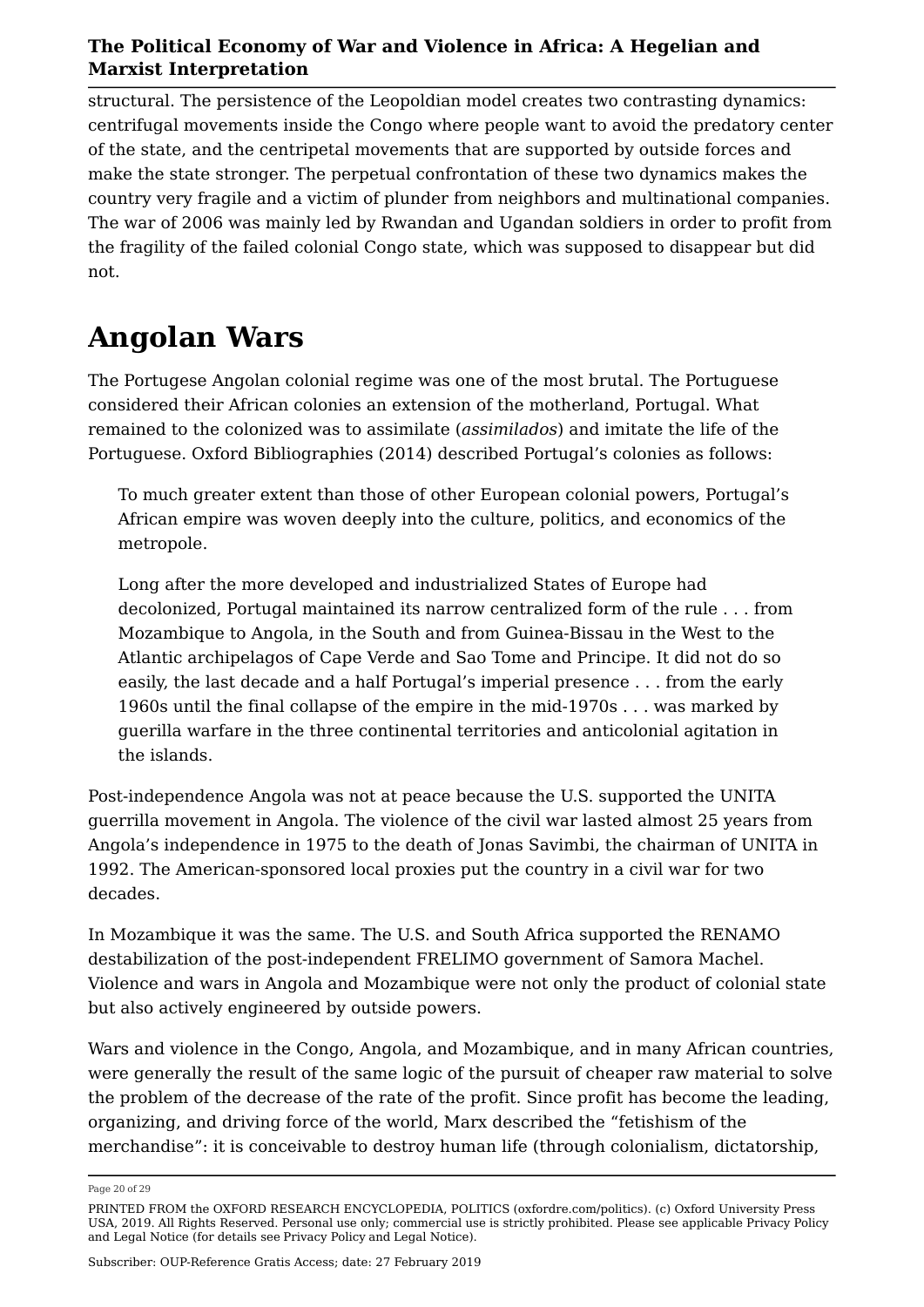authoritarianism) in exchange for material profit. Colonial states contained within them the structure of violence and war because they were primarily conceived as extractive space and never as political space for Africans to imagine their community and project the future for themselves and for their children. Post-colonial African states were not qualitatively different from their predecessors. The structure remained the same but the manager changed. The continuation of violence in the post-colonial state was also partly a choice of African leaders.

## **African Agency in Violence and War**

If it is true, as Marx postulates, that merchandise is the essence of all things, and that colonialism is a product of the dialectics of capitalism in its modernity, then African conflicts and wars are products of these historical circumstances that created capitalist extractive space whose persistence against the will of the people provokes violence and desolation. A question then rises at the heart of Marx's own genealogical analysis. If the decrease of the rate of profit was the basis of the colonial enterprise that set Africa to violence and left behind structures of violence, did Africans have the choice to turn their countries in different directions and to less violent transitions? The historical determinism that runs through Marx and Hegelian analyses is the opposite of passivity. It is the intellection of the necessity. It is a dialectics of social relations. It means that the historical circumstance like colonial states are not stones falling on one's head but dialectical interaction; they are intentional interactivities made of desires, emotions, joy, or fear. They escape all static apprehension. One is the product of historical circumstances as long as one is able to react and respond to them.

Historical experiences are dialectical movement that leaves one with possibility of making a choice. Hegelian dialectical movement should theoretically be comprehended in the following way: with the conception of being, the conception of non-being is a given. From the antagonism of the two (being and non-being) results a higher conception of becoming. The dialectic is the back-and-forth movement between a being and its negation that produces the becoming. For Hegel, everything is pregnant with its opposite. It means that everything is and is not at one and the same time because everything is in a state of permanent change. History is a process of evolution. The historical circumstances are dialectical interaction that allows one to make choices. So, at the heart of colonial experience, and especially its aftermath, there was space for African choice and agency. Mobutu of Zaire, Idi Amin of Uganda, or Bokassa of the Central African Republic made choices that were different from those of Mandela or Nyerere of Tanzania.

Violence in many African countries is also the result of choices pursued by some African leaders. African politicians once promised that formal independence meant everything and then blamed their own failings on persistent colonialism. Mobutu in Zaire imposed a patrimonial rule where he used his country's Central Bank as his personal account. The mismanagement of the country was such that Zairian soldiers resorted to violent looting of businesses in 1993 and 1994. The war in 1996 broke out also because despite his 30

Page 21 of 29

PRINTED FROM the OXFORD RESEARCH ENCYCLOPEDIA, POLITICS (oxfordre.com/politics). (c) Oxford University Press USA, 2019. All Rights Reserved. Personal use only; commercial use is strictly prohibited. Please see applicable Privacy Policy and Legal Notice (for details see Privacy Policy and Legal Notice).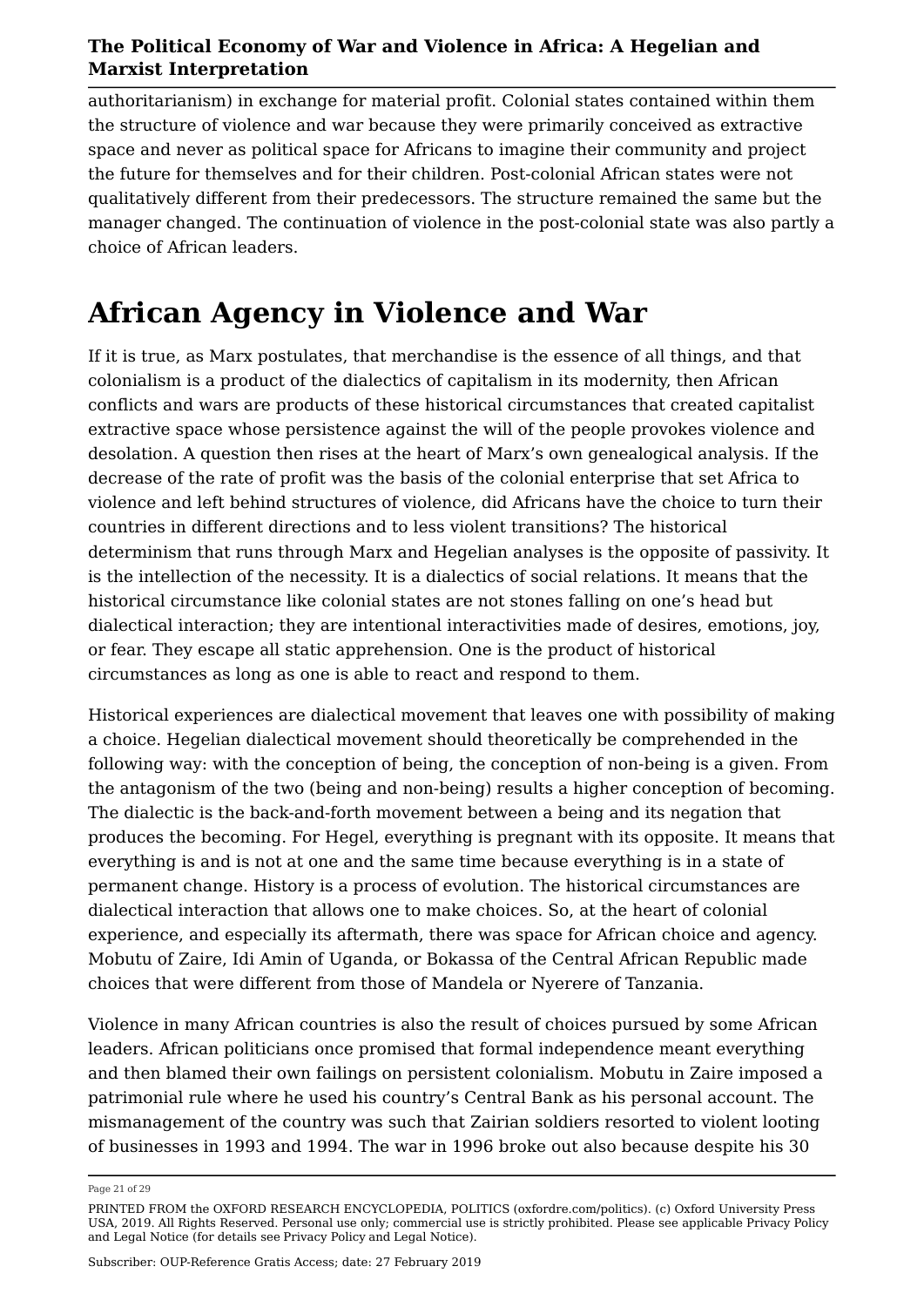years of power with disastrous results Mobutu chose to cling to power until a six-month war that raged from eastern to western Zaire resulted in his running away. Rwandan Habyarinama made the same choice of clinging to power until his assassination, which started the 1994 genocide of the Tutsi followed by widespread massacres of the Hutu in the eastern Congo.

Ugandan Idi Amin (1971–1979) chose to castrate all short people in the country in order to purify the race of the country. This violence was perpetrated by an African—not a foreign power. Angola sustained 25 years of civil war partly related to Portugal's colonial experience which saw the economies of Mozambique, Angola, and Guinea-Bissau as an extension of Portugal. The post-independence wars in Angola and the political violence in Mozambique were partly a choice made by some post-colonial leaders like Jonas Savimbi of UNITA and Dhlakama of RENAMO to serve as proxy of Americans and South Africans. In Somalia, Eritrea, Soudan, Rwanda, Uganda, Congo, Zimbabwe, Mali, Cote D'Ivoire, and many African countries the violence is not only the result of historical circumstances exemplified by the colonial experience, but also the result of anti-democratic choices made by African post-colonial leaders. They perpetuated their colonial oppressors.

## **The Contemporary Violence: The Gaddafi Factor**

Previously I have shown that wars and violence in Africa are the consequence of the decrease of the rate of capitalist profit. The invasion of African countries by the colonial powers in the later 19th century was a result of the desire to evacuate the surplus generated by the machinery for extraction and other valueless items. In the formal domination of capitalism, overproduction is sent to new lands. Colonial states were extractive spaces organized in response to the issue of the decrease of the rate of the profit. They were not meant to emancipate the colonized. Colonial states, authoritarian and brutal, contain the seeds of violence and war.

If it is true that wars and violence are the result of structural violence of colonial circumstances, it is equally true that historical circumstances are also dialectical interaction that calls for a choice to be made. Some post-colonial African leaders chose authoritarianism and dictatorship, which sparked violence and sometimes civil wars in their countries.

Mali and Niger are experiencing a type of violence and war that are neither the colonial legacy nor the choice made by their leaders, but the violence is imported by Islamic militants. The assassination of Gaddafi in Libya by a NATO (North Atlantic Treaty Organization, also known as North Atlantic Alliance) coalition had the effect of opening Pandora's box in the Sahel region. All Gaddafi's weapons moved southward after his death. Islamic militants had invaded northern Mali and inflicted death in Niger. NATO is an intergovernmental organization of the United States and European countries signed on April 4, 1949. It was created to protect Europe from the threat represented by the

Page 22 of 29

PRINTED FROM the OXFORD RESEARCH ENCYCLOPEDIA, POLITICS (oxfordre.com/politics). (c) Oxford University Press USA, 2019. All Rights Reserved. Personal use only; commercial use is strictly prohibited. Please see applicable Privacy Policy and Legal Notice (for details see Privacy Policy and Legal Notice).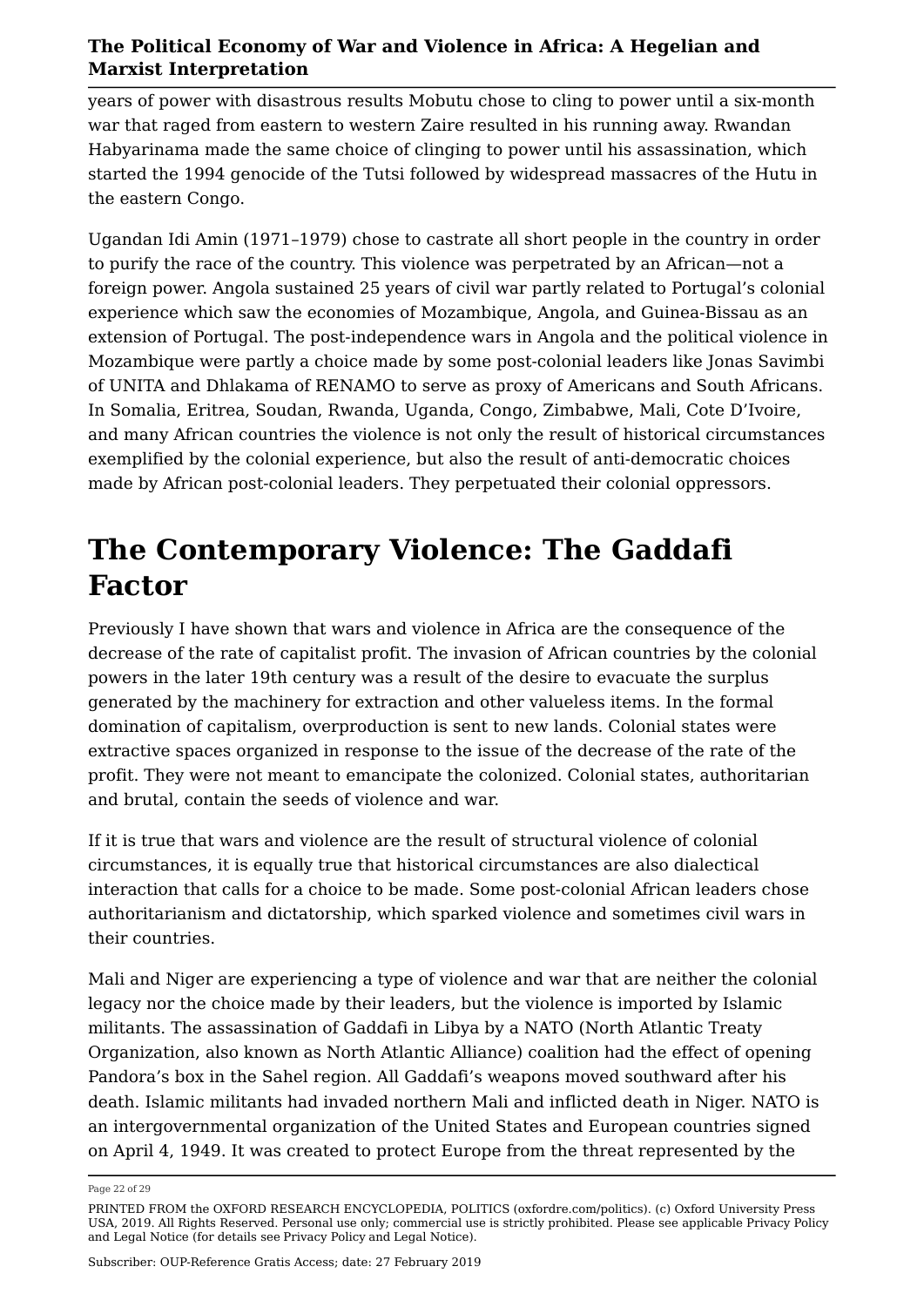USSR at the end of World War II. But, with the collapse of the USSR and the Warsaw Treaty uniting all the countries around the Soviet Union, NATO's mission was reduced to protecting Europe from hypothetical attacks from Russia or another country or helping the U.S. in its multiple wars (e.g., Afghanistan). The involvement of NATO in Libya was rather unusual and openly violated the United Nations mandate in 2011 that was limited to keeping a no-fly zone in Libya. Conducted by the U.S. and the British under the instigation of the then French president Sarkozy, the war in Libya ended with the assassination of Muammar Gaddafi on October 20, 2011, by the NATO-supported Libyan National Transition Council Forces armed, trained, and organized by French, UK, and US special forces.

This war, clearly imported by outside forces, not only destroyed Libya as a state but also destroyed the entire fabric of Libyan society because NATO did not have any plan of reconstruction after the destruction and the bombing of the country. Libya today is the breeding ground for Islamic forces, the uncontrolled road of migration to Europe, and finally in recent days Libya has resumed a long-forgotten human slave trade. Thanks to its oil, Gaddafi's Libya bought a lot of armament to defend the country in case of an attack. But after his death all these weapons fell into the hands of Touaregs and other Islamic militia who brought violence and death in Mali, Niger, Burkina Faso, and Cote d'Ivoire.

In Libya, the economic motivations of the NATO involvement were not a secret to anyone. Political reasons to protect the Bengazi people from Gaddafi's fire were only propaganda to get some share of the Libyan oil revenues. Barack Obama admitted that the Libyan war was the worst mistake of his presidency (Somin, 2016). Since 1975, when the U.S. used South African proxies to destabilize Angola and later on Mozambique, and besides the intervention in Somalia followed by the intermittent bombing of pockets of Islamic Shebabs in Somalia, the United States had not openly intervened to change a regime until the Libyan war. The Libyan war was also part of Marx's "fetishism of merchandise," which turns objects into nature and nature (including human nature) into objects of profit.

## **Conclusion: The Negation of the Negation—The Road Ahead**

In this political economy of war and violence in Africa I relied on the Hegelian intuition that the truth is the whole. The whole here is the understanding of the driving forces of the history we live in. Africa is not in paradise or under the ocean, but it is in history, a history dominated by the driving forces of capitalism. The latter contains its own impossibility, namely, the crisis of the decrease of the rate of profit. To keep profit up, capitalism utilizes machines to accelerate production time, with the risk of overproduction and the decrease of prices and hence the profit. The problem of overproduction has been solved in two ways in history: in the formal domination of capitalism overproduction is resolved by founding new land. In the real domination of

Page 23 of 29

PRINTED FROM the OXFORD RESEARCH ENCYCLOPEDIA, POLITICS (oxfordre.com/politics). (c) Oxford University Press USA, 2019. All Rights Reserved. Personal use only; commercial use is strictly prohibited. Please see applicable Privacy Policy and Legal Notice (for details see Privacy Policy and Legal Notice).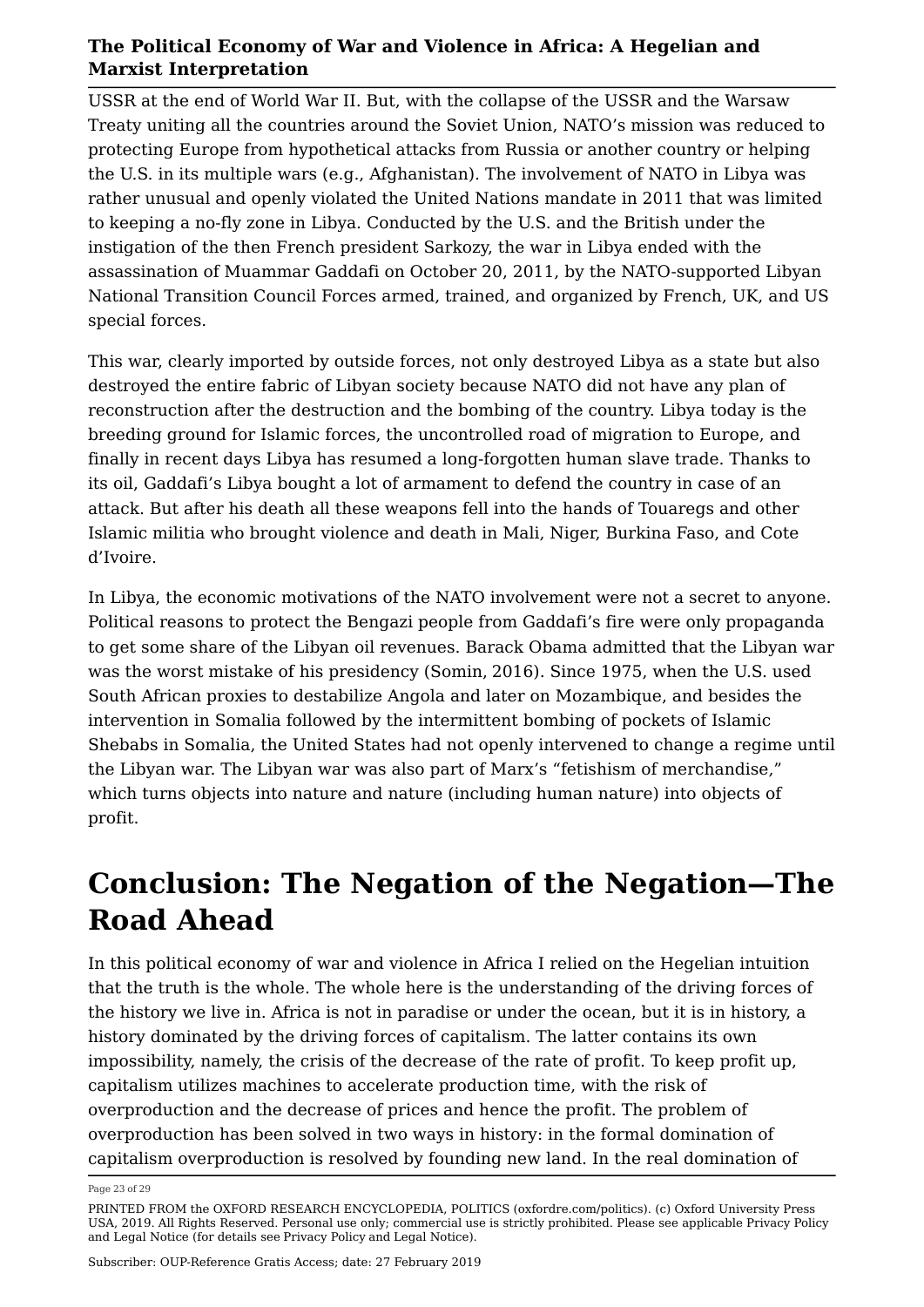capitalism that started in 1914, overproduction is resolved by wars and violent deflagration. Colonialism was a response to the crisis of overproduction. The colonial state in Africa was a dialectical product of capitalism in its modernity. It was not about building African political space but rather about organizing an extractive space for cheaper raw material and the absorption of the excess production of capital in the metropole, both activities that will keep the rate of profit up in Western capitalism. Colonial states contain structures of violence. They were conceived as extractive space and after independence the same structures remained but were run by African leaders that Fred Cooper (2002) calls "gatekeepers" (p. 5).

Genocide in Rwanda was constructed during the German and Belgian occupation that turned flexible relationships of ethnicity into more rigid types by almost racializing them and petrifying them in an ID card. The DRC is the ground of wars and all sorts of violence that stem from the race for cheaper raw material and mostly the confrontation between internal centrifugal dynamics inside the country with external centripetal forces from outside.

Violence in many African countries is not an autonomous event. It is dialectically linked to the structure of the state. Since wars and violence are dialectical products of colonial states it implies that there is a space for choice. Historical material dialectic is far from passivity. It is an intellection of the necessity and implies a choice. Dialectical movement between the being and the non-being results in a superior synthesis related to human choice. Many leaders in Africa choose to continue and to perfect the authoritarian regime inherited from the past in order to stay in power forever. Leaders like Mugabe, Mobutu, Eyadema, Biya, or Sassou Nguessu have either died in power or used violence to hang on to their power. The production and distribution of violence in Africa are not only the fact of historical conditions of colonialism but also the result of deliberate choices of the course of events by African leaders and their cronies.

The violence related to the death of Gaddafi followed the same path of capitalistic objectification of human beings for the sake of material profit—the fetishism of merchandise—but its bluntness made it different as a clear example of abuse of power by the North Atlantic Alliance. The irresponsibility of leaders like Obama, Cameroon and Sarkozy is at the forefront of what is happening today in Libya and in Mali, Niger, Cameroon, and Burkina Faso. Nigerian Boko Haram can also be classified among those who have benefited from Libyan arms dispersion in the continent.

To conclude this article, it is important to come back to the Hegelian dialectic method of the movement of negativity and the negativity of negativity. Pre-colonial Africa was moving at its pace of natural development. The continent had different economic and political organizations. Kingdoms were the basic way of organizing society and the relationships between people. Its frontiers were not hermetic. People were producing according to their needs, not for accumulation purposes. Everything was divine. There was no church that domesticated the divine. People were not slaves of exchange values. The community was what Marx called *Gemeinwesen*, or the community of being. Africa

Page 24 of 29

PRINTED FROM the OXFORD RESEARCH ENCYCLOPEDIA, POLITICS (oxfordre.com/politics). (c) Oxford University Press USA, 2019. All Rights Reserved. Personal use only; commercial use is strictly prohibited. Please see applicable Privacy Policy and Legal Notice (for details see Privacy Policy and Legal Notice).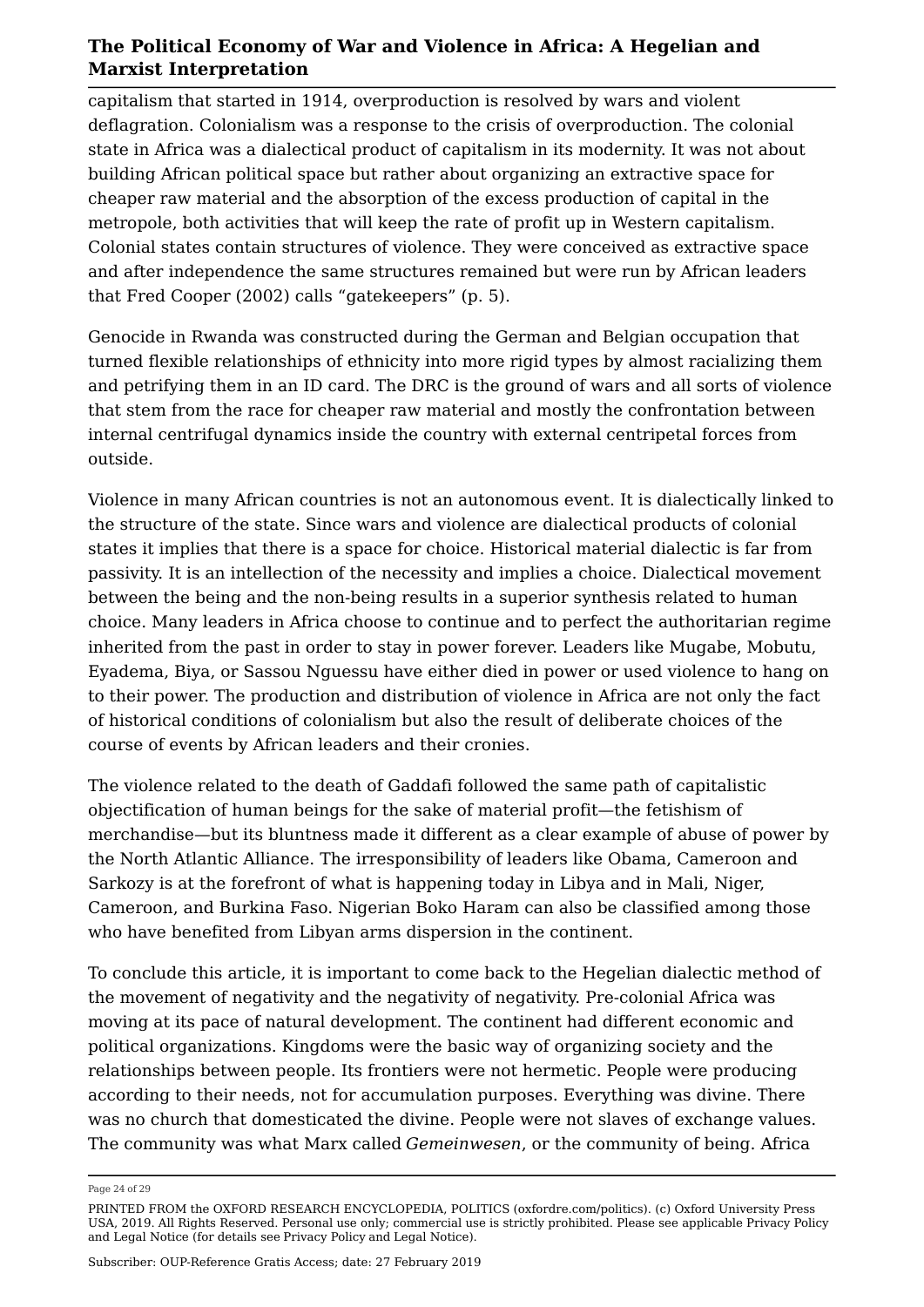had a past rooted in the organic community where young people helped the elders, the strongest helped the weakest, and the economy was at the service of the human community. The naturality of pre-colonial Africa was the organic community where people made sure that everybody had a roof, a field, and cloth to wear. All primary goods were available according to need. It does not mean that there were no conflicts, but conflicts did not reach the point of destroying the entire community.

# **The Negation**

African *Gemeinwesen* was disrupted by the colonial invasion which took away people's ways of life and turned them into producers for capital. Kingdoms were destroyed and social relations were turned into relationships of exploitation. With mandatory taxation of men, families were destroyed because men had to produce cash crops while women remained the only producer of food. When famine occurred because of food shortages, the colonial crop of cassava was imposed. Cassava is purely carbohydrate; it has no vitamins or protein. The colonial solution to malnutrition was permanent malnutrition. And when the tax is to be paid in money, the man has to leave home to work in a mine for a minimum of six months in order to be able to pay the tax. The absence of the man for six months destroyed the family. The colonial violence destroyed the fabric of the family in Africa on top of the physical violence and wars it generated. It was indeed a cultural genocide.

## **The Negation of the Negation**

Violence and wars are the result of the colonial negativity of the African being. Colonialism itself is the product of the crisis of capital and the decrease of the rate of the profit. The violence inherent in the colonial state is then attached to the fetishism of merchandise. Marx, who wrote not for the biology of early industrial capitalism of the 19th century but for the necrology of capitalism in the 21st century, thought that capital would reach a moment when it would no longer reproduce itself. It is the terminal crisis of capital when the real domination reaches its full accomplishment. In the meantime, we can only try to create spaces where a human being regains primacy over the process of objectification to which the capital has condemned the human being.

In 1900, Africa was home to 7.5% of the world population. It is now twice that and forecast to be 40%, about the same as Asia, in 2100. Europe had 25% of the world's population in 1900 and will have 6% in 2100 (UN DESA report, 2015). Africa is the only region whose population is growing rapidly; all the others are in decline.

There are indeed spaces in Africa where money is not controlling people. Despite the violence of colonial and post-colonial African states, despite the dictatorship of the "gatekeepers," in Africa the human being still has primacy over objects. Human relationships in much of rural Africa are not mediated by power, money, or status; they are immanent. This immanence of relationships is the greatest gift Africa can bring to the

Page 25 of 29

PRINTED FROM the OXFORD RESEARCH ENCYCLOPEDIA, POLITICS (oxfordre.com/politics). (c) Oxford University Press USA, 2019. All Rights Reserved. Personal use only; commercial use is strictly prohibited. Please see applicable Privacy Policy and Legal Notice (for details see Privacy Policy and Legal Notice).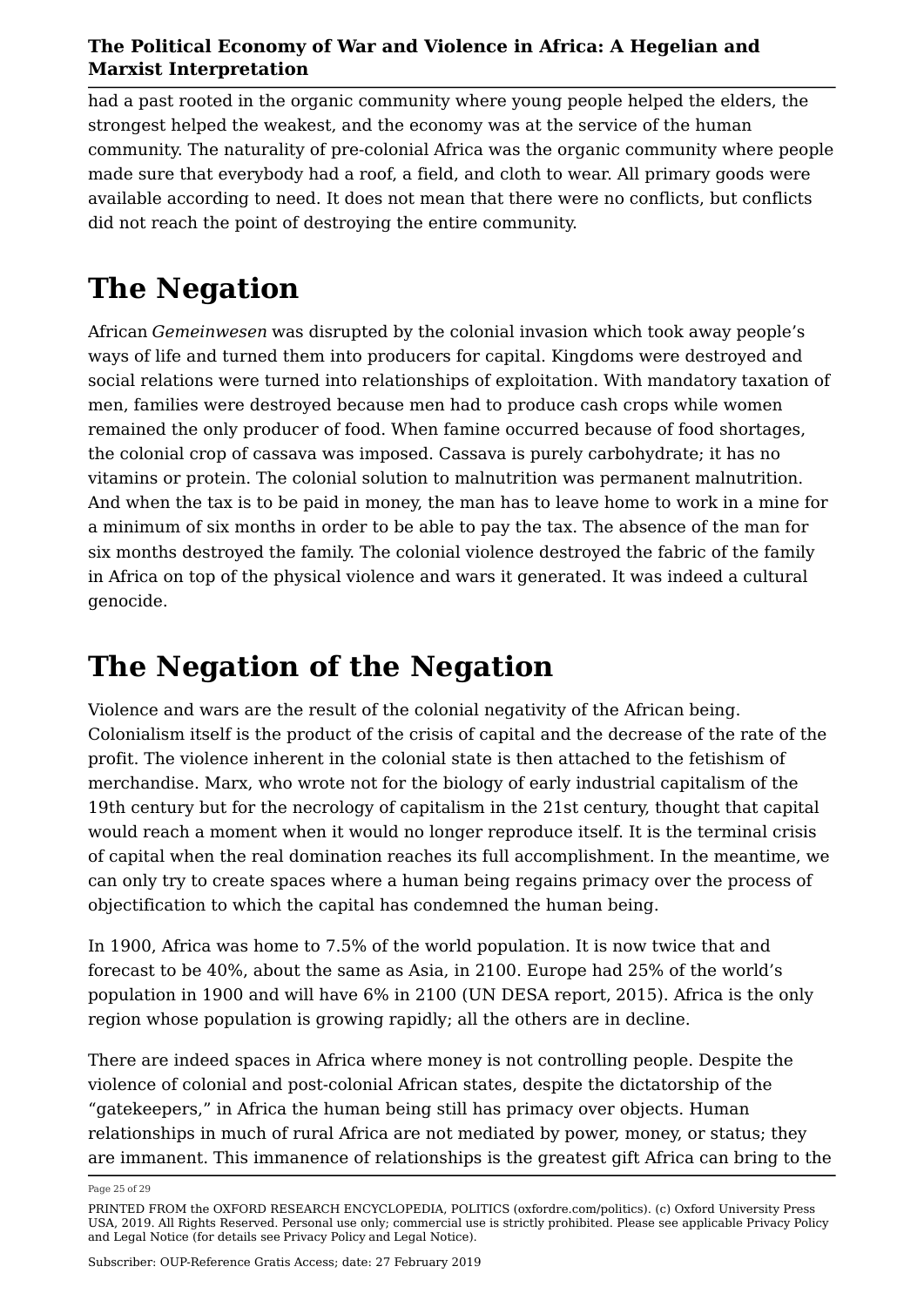world dominated by the fetishism of the merchandise, especially when one person out of two in the planet will come from the African continent. But, for this to happen, Africans would need to identify the historical reasons that might change the balance of forces in the world. In this way they would prevent the resurgence of wars and violence.

### **References**

Adejumobi S. (2005). Identity, Citizenship and Conflict: The African Experience. In W. A. Fawole & C. Ukeje (Eds.), *The Crisis of the State and Regionalism in West Africa: Identity, Citizenship and Conflict*. Dakar: CODESRIA.

Ajayi, J. A. (1870). Colonialism: An Episode in African History. *Colonialism in Africa*, *1960*(5), 497–509.

Ake, C. (1996). *Democracy and Development in Africa*. Washington, DC: The Brookings Institute.

Amin, S. (2014). Understanding the Political Economy of Contemporary Africa. *Africa Development*, *XXXIX*(N.1), 15–36.

Boisbouvier, C. (2010). **Invité Afrique—Reed Brody—juriste américain et porteparole à Human Rights Watch**.

Clapham, C. (Ed.). (1998). *African Guerilla*. Bloomington: Indiana University Press.

Clastres, P. (2000). *Chronicle of the Guayaki Indians*. New York, NY: Zone Books.

Collier, P. (2000). Doing Well Out of War: An Economic Perspective. In M. Berdal & D. M. Malone (Eds.), *Greed and Grievance: Economic Agenda in Civil Wars* (pp. 91–111). London, U.K.: Lynne Rienner.

Conrad, J. (1996). Heart of Darkness. In *Heart of Darkness* (pp. 17–95). New York, NY: Palgrave Macmillan.

Cousin, F. (Ed.). (2012). *L'Etre Contre L'Avoir: Pour une critique radicale et définitive du faux omniprésent . . .* Retour aux Sources.

Cooper, F. (2002). *Africa Since 1940:The Past of the Present*. Cambridge, U.K.: Cambridge University Press.

Cox, T. (1976). *Civil-Military Relations in Sierra Leone: A Case Study of African Soldiers in Politics*. Cambridge, U.K.: Cambridge University Press.

Duffield, M. (2001). *Global Governance and New Wars: The Merging of Development and Security*. London, U.K.: Zed Books.

Hegel, G. W. F. (2012). *The Phenomenology of Spirit*. London, U.K.: Courier Corporation.

Hobsbawn, E. (1989). *The Age of Empire, 1875–1914*. First Vintage Books Edition.

Page 26 of 29

Subscriber: OUP-Reference Gratis Access; date: 27 February 2019

PRINTED FROM the OXFORD RESEARCH ENCYCLOPEDIA, POLITICS (oxfordre.com/politics). (c) Oxford University Press USA, 2019. All Rights Reserved. Personal use only; commercial use is strictly prohibited. Please see applicable Privacy Policy and Legal Notice (for details see Privacy Policy and Legal Notice).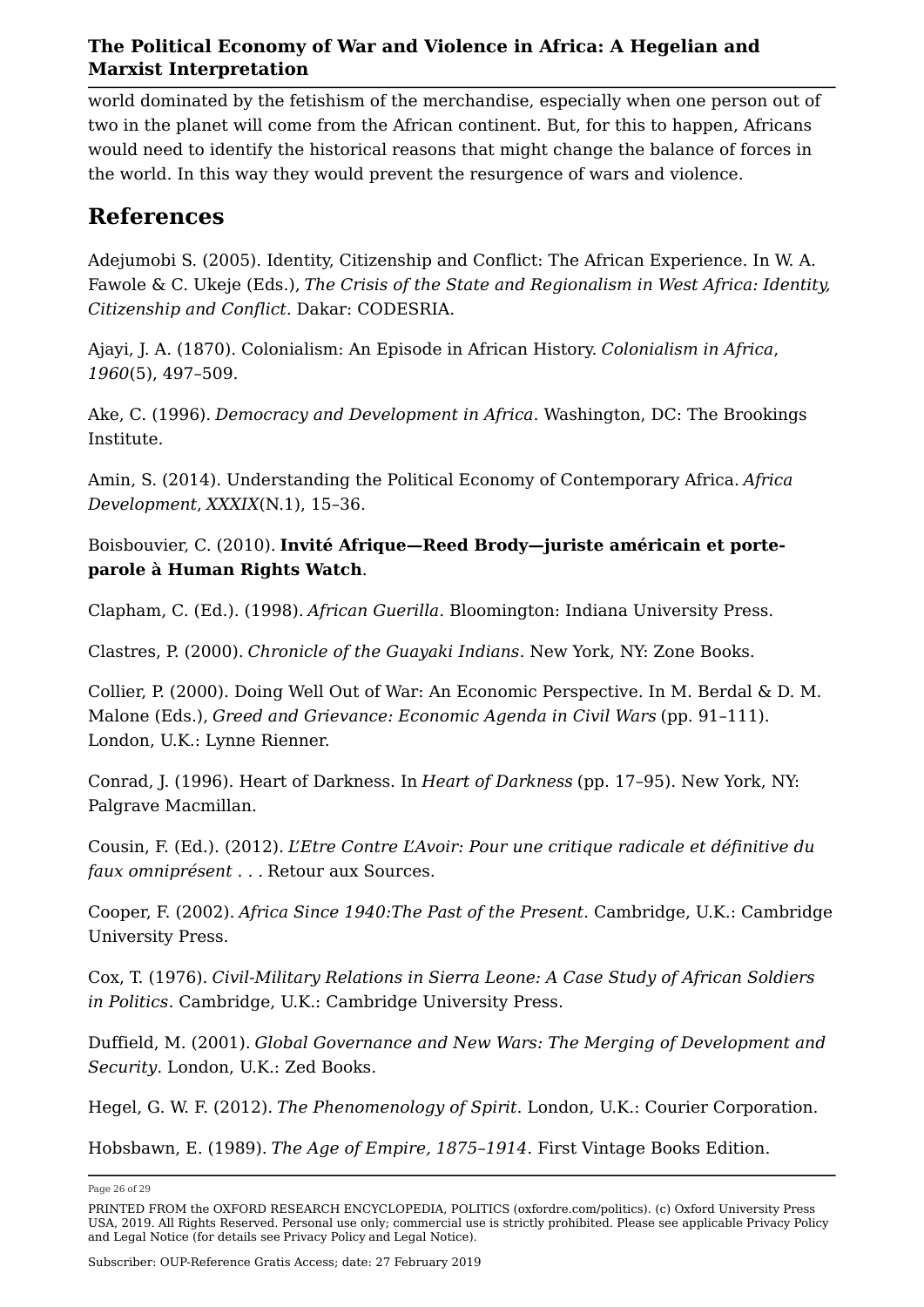Hochschild, A. (1998). *King Leopold's Ghost: A Story of Greed, Terror, and Heroism in Colonial Africa*. Boston, U.S.: Houghton Mifflin.

Kabamba, P. (2015). A Happy Congolese Sisyphus? Rolling the Rock of the Conradian Project at Vitaem Eternum. *Global Journal of Human Social Science*, *15*(3), 23–28.

Keen, D. (1998). *Economic Functions of Violence in Civil Wars*. Adelphi Paper 320. Oxford University Press.

Ki-Zerbo, J. (1972). *Civilisation de la femme dans la tradition africaine*. Paris: Harmattan.

Luxemburg, R. (2003). *The Accumulation of Capital*. New York, NY: Routledge.

Mamdani, M. (1996). *Citizen and Subject*. Princeton, NJ: Princeton University Press.

Mamdani, M. (2014). *When Victims Become Killers: Colonialism, Nativism, and the Genocide in Rwanda*. Princeton, NJ: Princeton University Press.

Marx, K. (1843). "On the Jewish Question" with an introduction and translation by Andy Blunden, Matthew Grant and Matthew Carmody in 2008/9 from a Dutch publisher. Deutsch-Franzosische Jahrbucher.

Marx, K. (1844/2007). Economic and Philosophic Manuscripts of 1844, New York, NY: Dover Publications.

Mudimbe, V. Y. (1988). *The Invention of Africa*. Bloomington: Indiana University Press.

MacQueen, N. (2014). **Portuguese Colonial Rule**. *Oxford Bibliographies*.

Prunier, G. (2008). *Africa's World War: Congo, the Rwandan Genocide, and the Making of a Continental Catastrophe*. New York, NY: Oxford University Press.

Prunier, G. (2009). *Africa's World War: Congo, The Rwanda Genocide, and Making of a Continental Catastrophe*, Oxford, U.K.: Oxford University Press.

Quinn, D. (1992). *ISHMAEL*. New York, U.S.: Penguin Random House.

Reno, W. (2003). Political Networks in the Failing State: The Roots and Future of Violent Conflict in Sierra Leone. *International Politics and Society*, *2*, 29–43.

Reyntjens, F. (2012). *La grande guerre africaine: Instabilité, violence et décline de L'etat en Africque Centrale* (1996–2006). Paris: Belles Lettres.

Roosevelt, A. (2011). Behind the Veil: Culpability in the Assassination of Patrice Lumumba. *CongoNova*, *4*, 1–11.

Sahlins, M. (1972, 2017). *Stone Age Economics*. New York, NY: Taylor & Francis.

Page 27 of 29

PRINTED FROM the OXFORD RESEARCH ENCYCLOPEDIA, POLITICS (oxfordre.com/politics). (c) Oxford University Press USA, 2019. All Rights Reserved. Personal use only; commercial use is strictly prohibited. Please see applicable Privacy Policy and Legal Notice (for details see Privacy Policy and Legal Notice).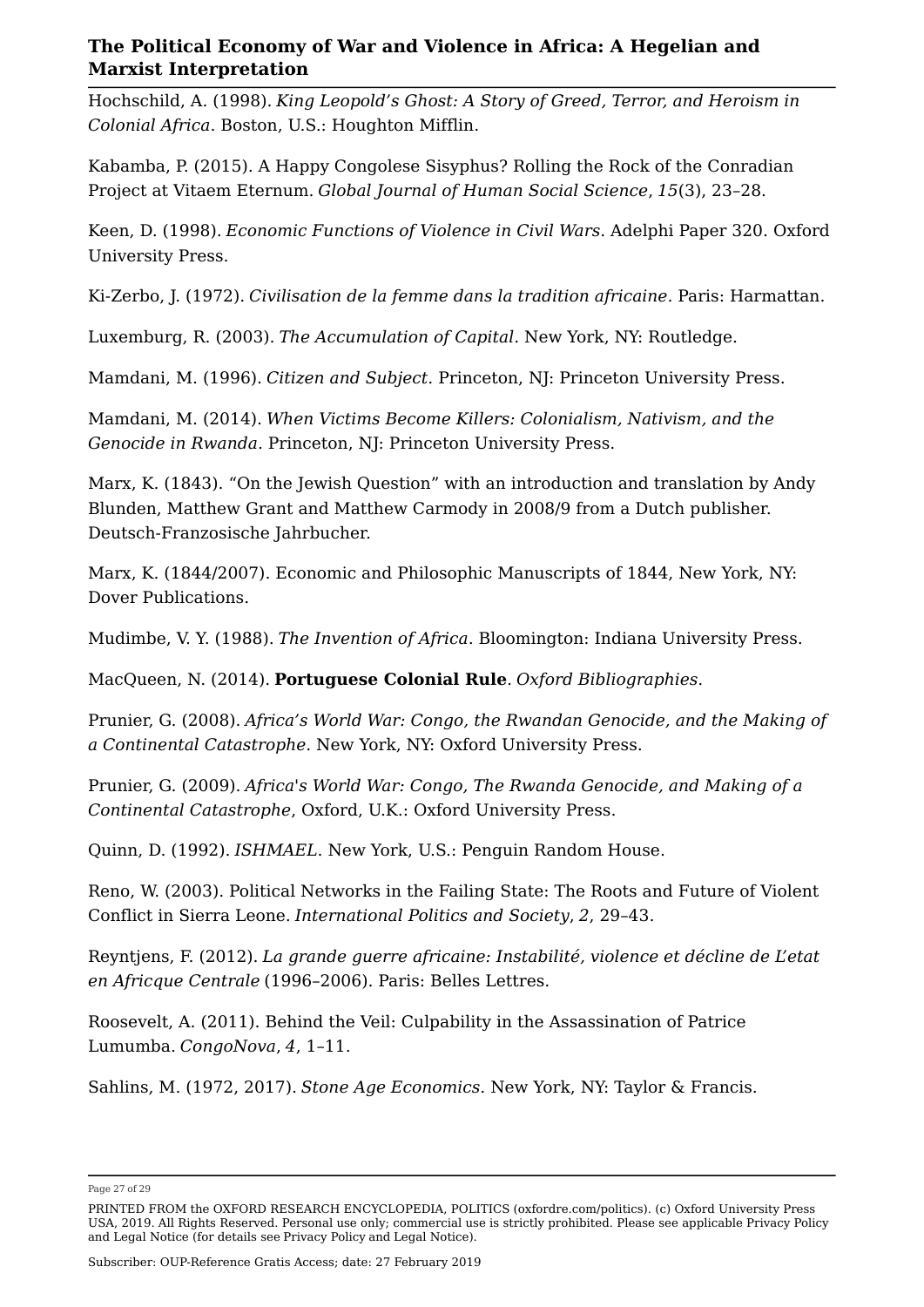Somin, I. (2016, April 13). **Opinion | Obama Admits That His Handling of the Libya War Was His Worst Mistake—But Not That It Was Unconstitutional**. *The Washington Post*.

Stevenson, M. C. (1904/2016). *The Zuni Indians*. Sydney: Wentworth Press.

United Nations Department of Economic and Social Affairs (2015). *The World Population Prospects: 2015 Revision*. UN Publications.

Van Reybrouck, D. (2012/2014). *Congo: The epic history of a people*. Harper Collins.

Weingast, B. R., & Wittman, D. (Eds.). (2006). *Oxford handbook of political economy*. New York, NY: Oxford University Press.

Young, C. (1965). *Politics in the Congo: Decolonization and Independence*. Princeton, NJ: Princeton University Press.

#### **Notes:**

(1.) Relationships to property, money, and power are indeed more complex in these movies than stated here because these communities were already in contact with movement of exchange. Graham Greene plays the holy man of the Lakota in *Dances with Wolves*. There was also property—the things of the holy man were not available to everyone in the tribe—the headdress of the chief was only to be worn by the chief. The same holds true for *Avatar*. There is a representation of a tree in *Avatar* that is part of the central religion. There is a sense of propriety—conformity—that is violated by the new order that challenges the order of the community. Marx was also inspired by Lewis Henry Morgan's work on the Iroquois.

(2.) The Berlin Conference gathered in Berlin in 1885, under German Chancellor Otto von Bismarck, all European powers competing for territory in Africa. At the end of the conference Africa was divided into territories under the colonial control of European countries.

(3.) In volume 1, chapter 1, section 4 of *Das Kapital*, Marx understands the "fetishism of commodity" as an obsession for the merchandise or commodity detached from the generic being. Commodity has become a fetish. As Francis Cousin (2012) puts it, we now live under the democratic dictatorship of the merchandise.

#### **Patience Kabamba**

Department of Behavioral Science, Utah Valley University

Page 28 of 29

PRINTED FROM the OXFORD RESEARCH ENCYCLOPEDIA, POLITICS (oxfordre.com/politics). (c) Oxford University Press USA, 2019. All Rights Reserved. Personal use only; commercial use is strictly prohibited. Please see applicable Privacy Policy and Legal Notice (for details see Privacy Policy and Legal Notice).